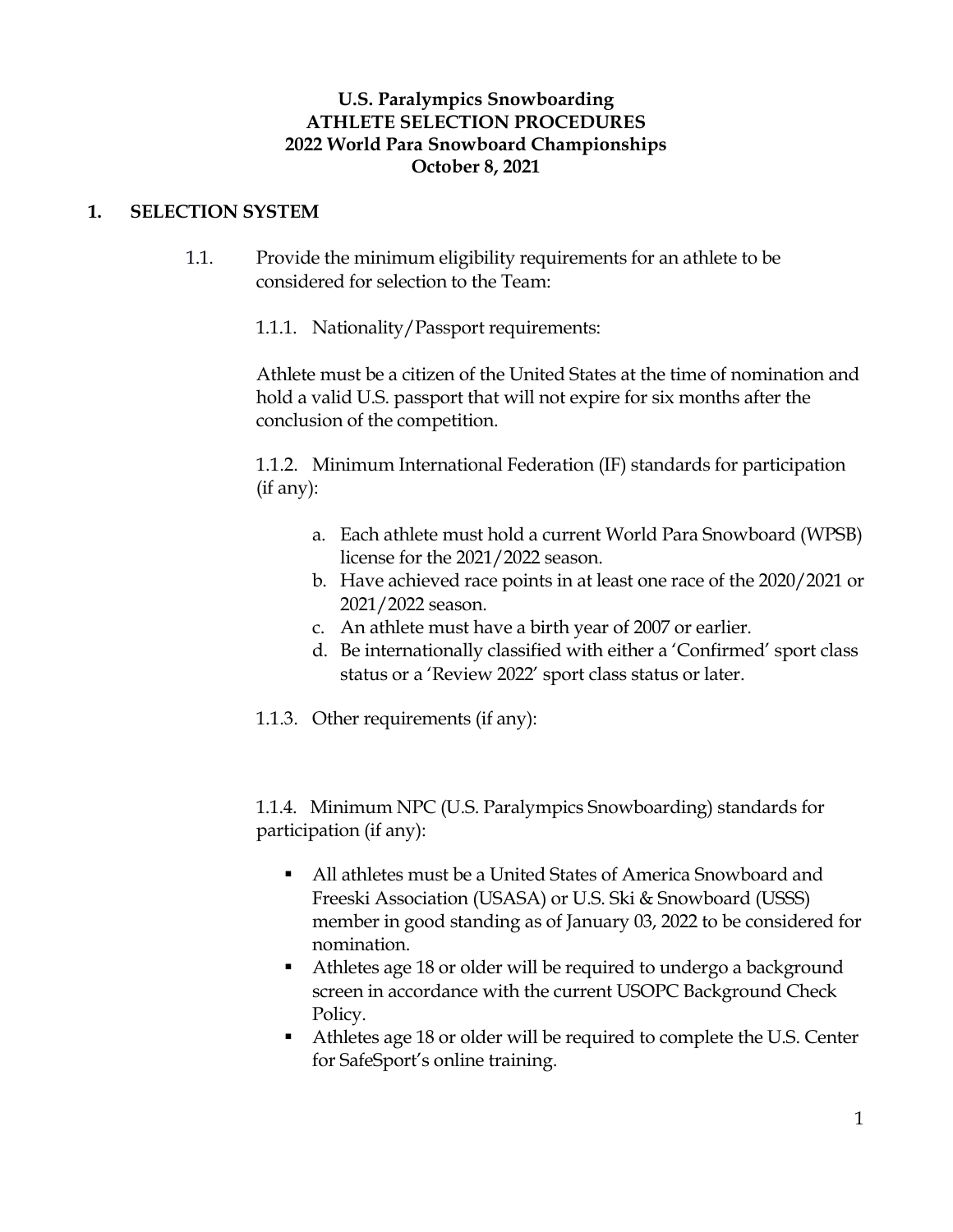- As a condition of participation, all participants will be required to be fully vaccinated against COVID-19 or have received an approved exemption in accordance with the USOPC's vaccine requirement. Participants must have submitted proof of full vaccination or have been granted a medical or religious exemption by January 3, 2022. More information on the USOPC's vaccine requirement and process for submitting required documentation can be found at [https://www.teamusa.org/Coronavirus/Vaccine-Requirement.](https://www.teamusa.org/Coronavirus/Vaccine-Requirement)
- 1.2. Tryout Events:

1.2.1. Provide the event names, dates and locations of all trials, events and camps to be used as part of the selection process.

For all athletes: All World Para Snowboard World Cup, Europa Cup, NorAm and WPSB events between November 1, 2021 and January 03, 2022. The 2021-22 WPSB Snowboard Calendar can be found at: <https://www.paralympic.org/snowboard/calendar-results>

1.2.2. Provide event names, dates, locations and description of how athletes qualify for the trials, events and camps listed above in 1.2.1. (if any).

WPSB level events are open to all athletes (no qualification is necessary).

Athletes are eligible for WPSB World Cup and Europa Cup competitions based on the WPSB World Ranking / Points List which is available at <https://www.paralympic.org/snowboard/rankings> and [https://www.paralympic.org/snowboard/rules-and-regulations.](https://www.paralympic.org/snowboard/rules-and-regulations)

1.3. Provide a comprehensive, step-by-step description of the method that explains how athletes will go through the process to be selected to the Team.

> Team Size: U.S. Paralympics Snowboarding aims to field a Team that will be internationally competitive at the 2022 WPSB Championships. No minimum or maximum Team size will be established. Athletes must meet all criteria outlined below to be selected to the World Championships Team. Upon nomination to the Team, specific funding levels will be addressed as noted in Attachment A.

> a. Team selection will be based off of the January 3, 2022 WPSB World Rankings list, found here: <http://www.paralympic.org/snowboard/rankings>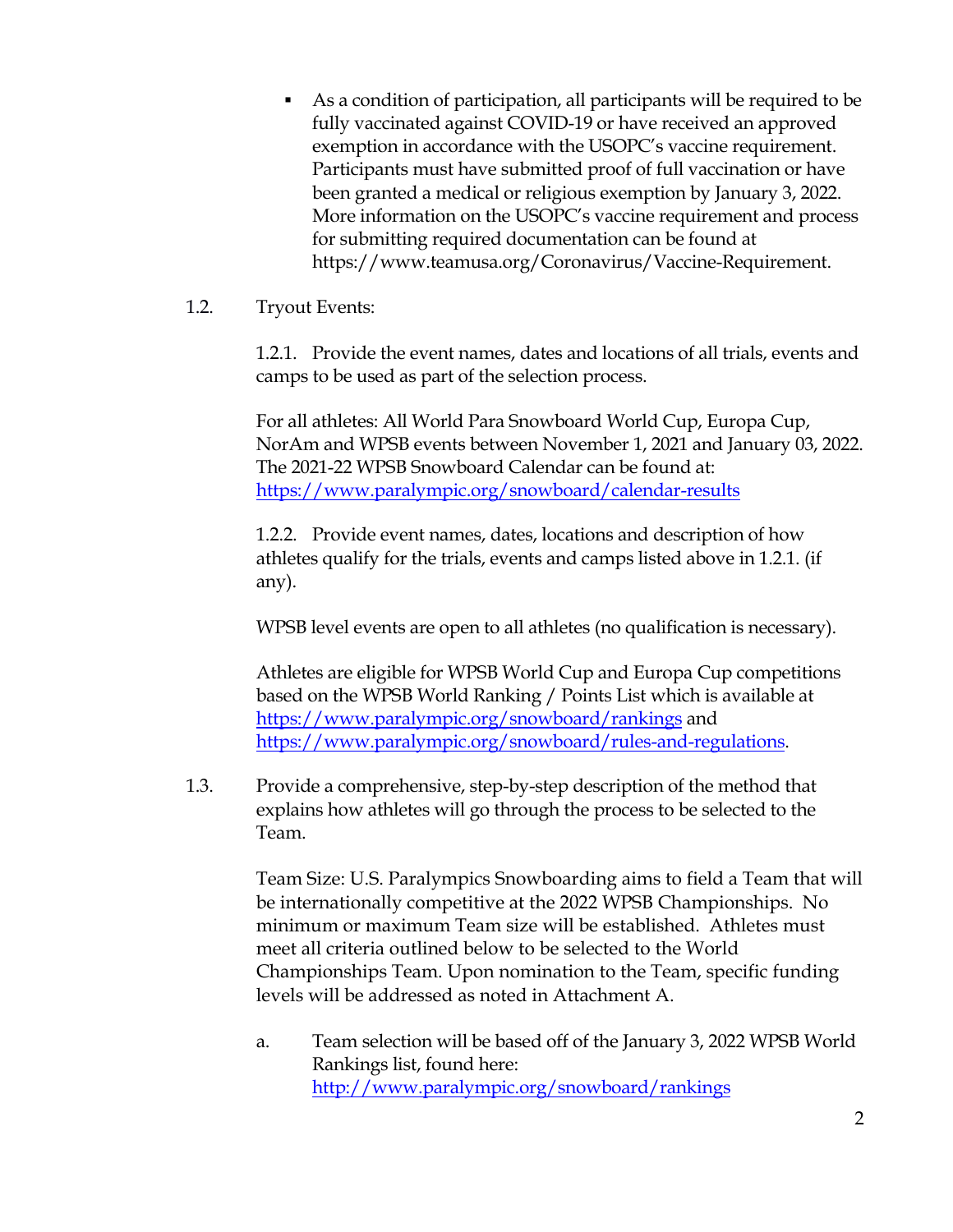- b. All athletes, both men and women, must also meet the criteria as outlined in the 2022 World Para Snowboard Championships Qualification Guide: https://www.paralympic.org/sites/default/files/2021- [08/2021\\_08\\_02%20Lillehammer\\_2021\\_World%20Para%20Snow%2](https://www.paralympic.org/sites/default/files/2021-08/2021_08_02%2520Lillehammer_2021_World%2520Para%2520Snow%2520Sports_Championships_QC_v6.pdf) 0Sports\_Championships\_QC\_v6.pdf
- c. Upper Limb (UL), Lower Limb 1 (LL-1), Lower Limb 2 (LL-2) athletes must meet the World Rankings for Snowboard-cross as specified below:
	- i. Women must be among the top four (4) U.S. athletes in the WPSB World Ranking in the respective sport class.
	- ii. Men must be among the top five (5) U.S. athletes in the WPSB World Ranking in the respective sport class.
	- iii. All athletes, both men and women, must also meet the WPSB World Cup criteria found here: [https://www.paralympic.org/snowboard/rules-and](https://www.paralympic.org/snowboard/rules-and-regulations)regulations.
- d. U.S. Paralympics may, but is not required to, submit an application to the IPC/WPSB for one or more Bipartite slots. An application will only be submitted if the Discretionary Selection Committee recognizes there are athlete candidates not selected to the Team through 1.3.e who are capable of a top three (podium) result, who can positively impact team performance, or who are considered to be on track to produce a top three (podium) result in the near future. The Discretionary Selection Committee will apply for a slot based on the criteria set forth in Section 2. U.S. Paralympics will disclose on its website at <https://www.teamusa.org/usparasnowboarding> the submission of a particular athlete to the IPC/WPSB for a Bipartite slot.

If the IPC/WPSB awards a Bipartite slot to an athlete by name, U.S. Paralympics will accept such athlete to the team. U.S. Paralympics will disclose on its website at<https://www.teamusa.org/usparasnowboarding> the name of any athlete named to the team through this method.

# **2. DISCRETIONARY SELECTION (if applicable)**

2.1. Provide rationale for utilizing discretionary selection (if any):

The purpose of discretionary selection is to allow U.S. Paralympics Snowboarding the ability to nominate the best physically, psychologically, and technically prepared athletes to the 2022 WPSB Championships Team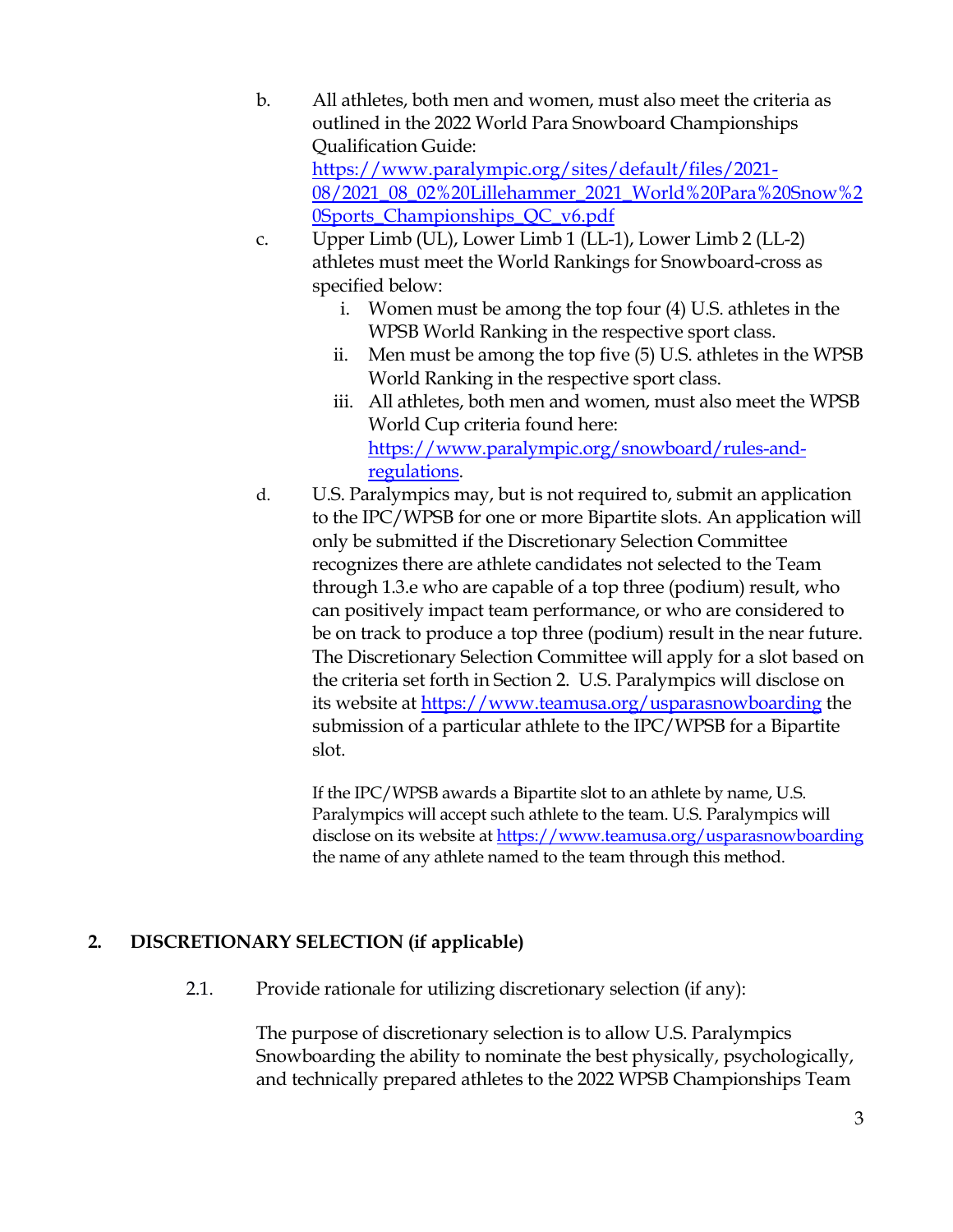who are capable of a podium result, who can positively impact Team performance, or those who are considered to be on track to produce a podium result in future Paralympic competition and who are not captured through objective measures. The U.S. Paralympics Discretionary Selection Committee for Snowboard (Section 2.3) will evaluate and recommend athletes to be nominated to the Team via discretionary criteria, in order to field the strongest, most sound and medal-capable Team for the 2022 WPSB Championships.

2.2. List the discretionary criteria and explain how they will be used (if any):

The below factors will be considered (in no priority order):

- i. The athlete(s) experienced an injury or illness or there was another personal factor that impeded maximal performance or prevented the athlete from competing at the selection events.
- ii. The athlete was reclassified during the 2021 competition season and represents a potential medal in the new sport class.
- iii. The athlete(s) experienced equipment failure, weather, interference, or other external factors, either natural or caused by others, at the qualifying events, that impeded what otherwise likely would have been a qualifying result.
- iv. The athlete demonstrates a trend of improving performance in international competition, that when extended a reasonable distance into the future, intersects the current international performance standards for a top three (podium) finish.
- v. The athlete has the potential of a top three (podium) result.
- vi. The athlete can positively impact Team performance.
- 2.3. Provide the name of the committee that will be responsible for making discretionary selections, along with a complete list of the members' titles currently serving on the committee:

Discretionary Selection Committee for Snowboarding Associate Director, U.S. Paralympics Sport Operations Alpine Skiing & Snowboarding Director, U.S. Paralympics Internal NGBs Athlete Representative

2.3.1. Specify the process that will be used to identify and handle any potential conflicts of interest involving a member of the committee

Any member of the selection committee that has a possible conflict of interest must disclose it. If such conflict exists, the selection committee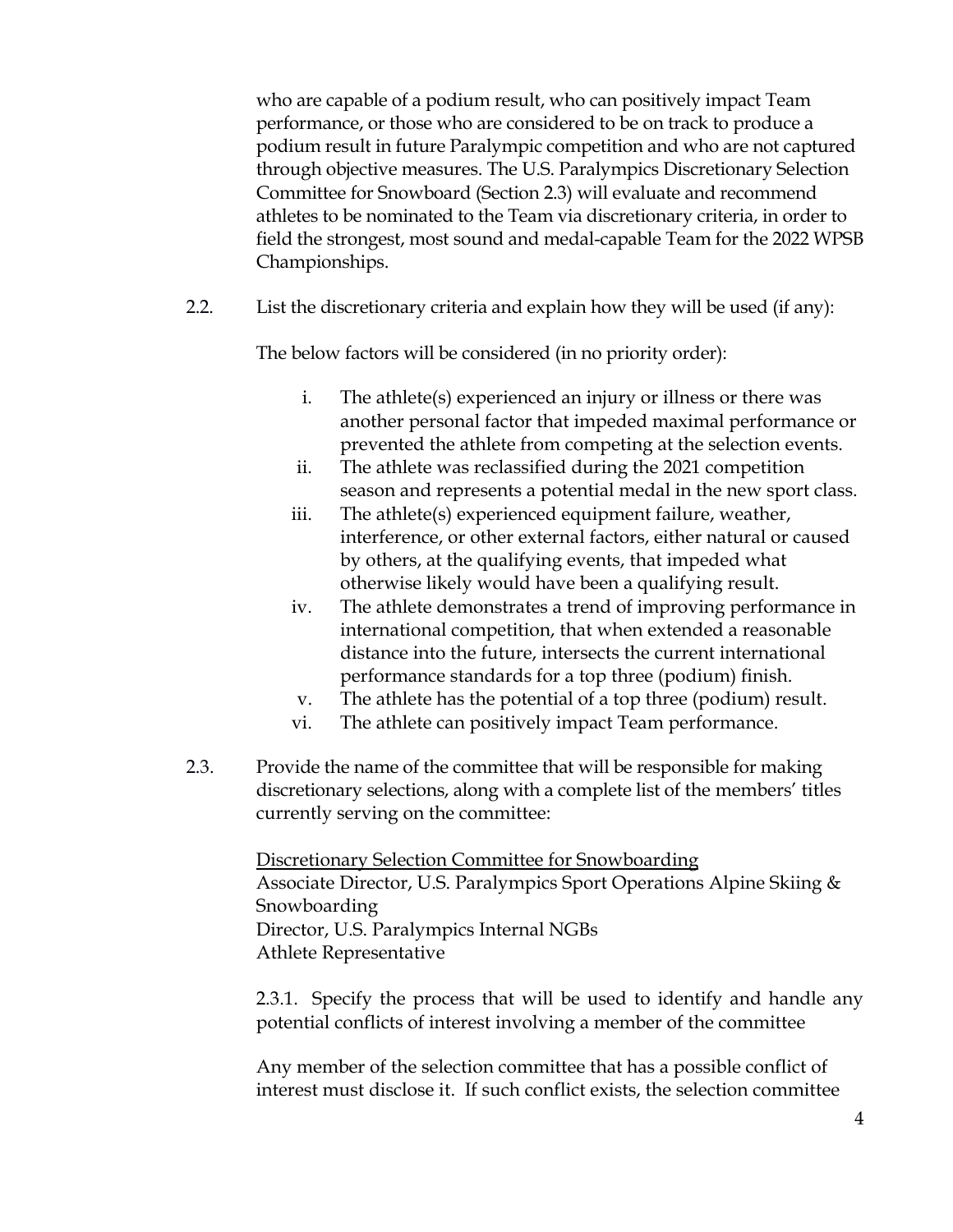member must recuse him/herself from committee discussions and voting. Further, the committee member should not otherwise influence other members of the committee in the selection process. However, a committee member who recused him/herself, but who has relevant and necessary information with respect to athlete performance, for example a national team coach or high performance director, may, if requested by the selection committee, provide such information to the committee so long as such information is provided in a fair and unbiased manner and the committee member who declared the conflict of interest does not vote toward the final decision.

## **3. REMOVAL OF ATHLETES**

- 3.1. Prior to submission by U.S. Paralympics to the WPSB and the World Championships Organizing Committee an athlete who is to be selected to the Team by U.S. Paralympics may be removed for any of the following reasons, as determined by U.S. Paralympics:
	- 3.1.1. Voluntary withdrawal. Athlete must submit a written letter to the Associate Director, U.S. Paralympics Sport Operations Snowboarding.
	- 3.1.2. Injury or illness as certified by a physician (or medical staff) approved by U.S. Paralympics. If an athlete refuses verification of his/her illness or injury by a physician (or medical staff) approved by U.S. Paralympics, his/her injury will be assumed to be disabling and he/she may be removed.
	- 3.1.3. Violation of the U.S. Paralympics Code of Conduct (Attachment B).
	- 3.1.4. Violation of the U.S. Anti-Doping Code or if the athlete is currently.
	- 3.1.5. Re-classification by the IPC/WPSB such that the athlete's qualifying performance would not have qualified him or her for the Team.
	- 3.1.6. Removal by the WPSB of the event in which the athlete qualified for the Team from the program of the 2022 WPSB Championships.

An athlete who is removed from the Team pursuant to this provision has the right to a hearing per the USOPC Complaint Procedures (Attachment C) and the USOPC's Bylaws, Section 9.

3.2. Once athlete entries have been submitted to the Local Organizing Committee by the USOPC, the USOPC has jurisdiction over the Team, at which time, in addition to any applicable NGB Code of Conduct, the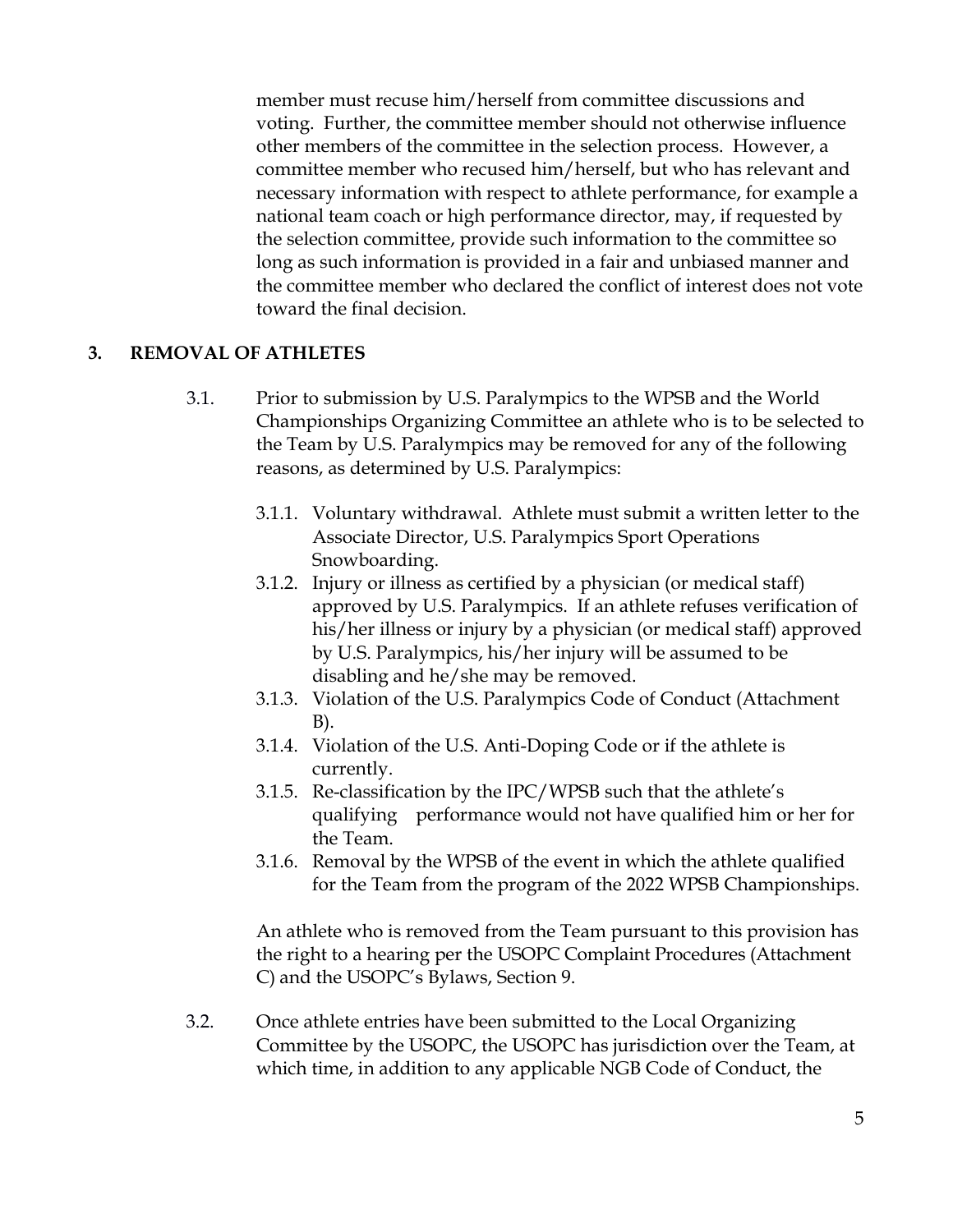USOPC's Code of Conduct and Grievance Procedures apply. The USOPC's Code of Conduct and Grievance Procedures can be found at:

<http://www.teamusa.org/Footer/Legal/Governance-Documents>

3.3. An athlete may be removed as a nominee to the Team or from the Team for an adjudicated violation of IPC, WADA, IF, USADA and/or USOPC antidoping protocol, policies and procedures, as well as the U.S. Center for SafeSport Code, the USOPC Athlete Safety Policy and USOPC's SafeSport policies, as applicable.

# **4. REPLACEMENT OF ATHLETES**

- 4.1. Describe the selection and approval process for determining replacement athlete(s) should a vacancy occur:
	- 4.1.1. Prior to submission of Entries by Name to the World Championships Organizing Committee:

No replacement of athletes will occur.

4.1.2. After submission of Entries by Name to the World Championships Organizing Committee:

No replacement of athletes will occur.

# **5. SUPPORTING DOCUMENTS**

U.S. Paralympics Snowboarding will retain the approved Selection Procedures and all supporting documents, including scouting or evaluation forms, etc., and data from the selection process for six months past the date of the Closing Ceremonies of the 2022 WPSB Championships.

# **6. REQUIRED DOCUMENTS**

- USOPC Code of Conduct for U.S. Paralympics National Teams and Paralympic Programs (Attachment B)
- USOPC Complaint Procedures for Procedures (Attachment C)

# **7. PUBLICITY/DISTRIBUTION OF PROCEDURES**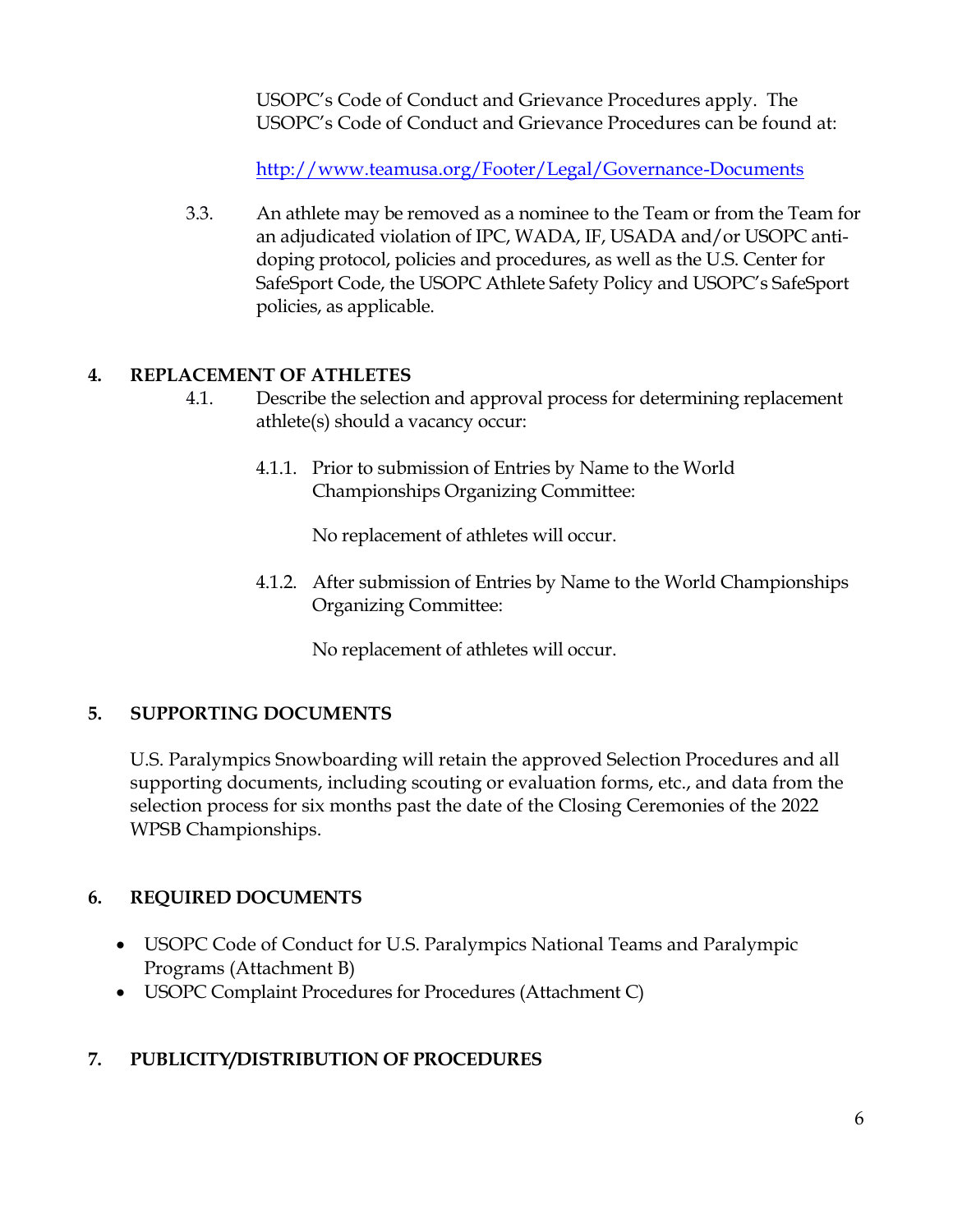The USOPC approved Selection Procedures (complete and unaltered) will be posted/published by U.S. Paralympics in the following locations:

7.1 U.S. Paralympics Snowboard website: [www.teamusa.org/usparasnowboarding](http://www.teamusa.org/usparasnowboarding)

> These procedures will be posted as soon as possible, but not more than five business days following notice of approval by the USOPC.

## **8. DATE OF NOMINATION**

The Nomination of Athletes will be announced to all athletes on or before: January 03, 2022.

# **9. MANDATORY TRAINING AND/OR COMPETITION**

No mandatory training will occur for athletes named to the 2022 WPSB Championships Team.

## **10. ANTI-DOPING REQUIREMENTS**

Athletes must adhere to all IPC, WADA, USADA and USOPC anti-doping protocols, policies and procedures, as applicable. This includes participation in Out-of-Competition Testing as required by the IPC, WADA, USADA and USOPC Rules, as applicable.

## **11. DEVELOPMENT OF SELECTION PROCEDURES**

The following committee/group (include names and titles) was responsible for creating these Selection Procedures:

Alex Tuttle – Head Coach, U.S. Paralympics Snowboarding Team Jessica Smith – Assoc. Director, Para Alpine Skiing/Snowboard Sport Operations Megan Harmon – Athlete Representative (Snowboarding)

# **12. NGB BYLAWS AND GRIEVANCE PROCEDURES**

The USOPC Complaint Procedures for U.S. Paralympics National Teams and Paralympic Programs are included with this document as Attachment C.

# **13. INTERNATIONAL DISCLAIMER**

These procedures are based on IPC, and/or World Para Snowboarding rules and regulations as presently known and understood. Any change in the selection procedures caused by a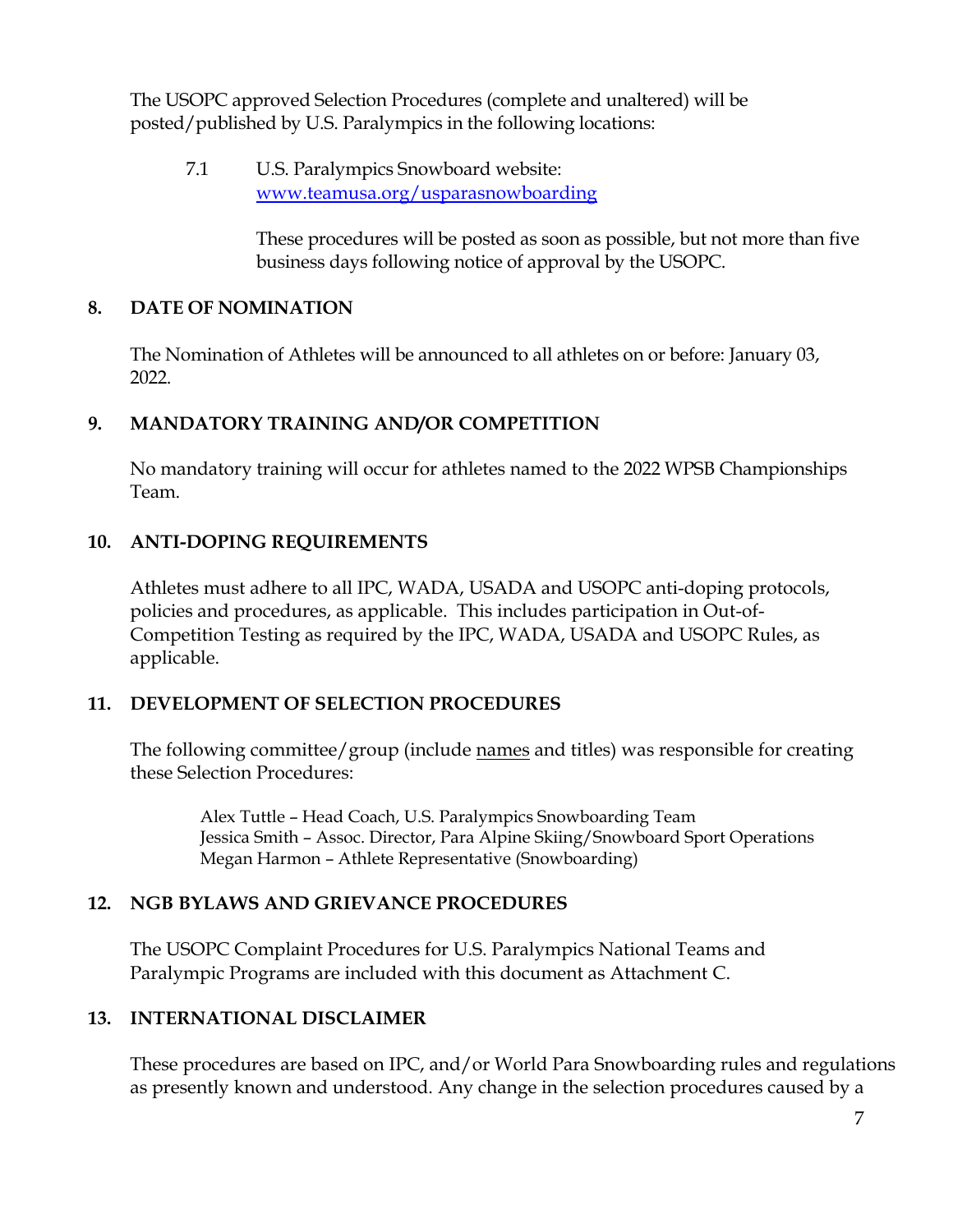<span id="page-7-0"></span>change in IPC and/or WPSB rules and regulations will be distributed to the affected athletes immediately. The selection criteria are based on the latest information available to U.S. Paralympics. However, the selections are always subject to unforeseen, intervening circumstances, and realistically may not have accounted for every possible contingency.

If any force of nature, or force majeure, should cause the altercation or cancellation of any of the selection events listed in this document, these selection procedures will be revised, pursuant to their resubmission to the USOPC.

# **14. ATHLETE OMBUDSMAN**

The Athlete Ombudsman provides cost-free, independent and confidential advice regarding athlete rights, grievance procedures and any other related guidance pertaining to selection procedures and can assist in mediating disputes between athletes and their NGB.

To contact the Athlete Ombudsman Office: PHONE: (719) 866-5000 EMAIL: [ombudsman@usathlete.org](mailto:ombudsman@usathlete.org) WEBSITE: [www.usathlete.org](http://www.usathlete.org)

# **15. NGB SIGNATURES**

**I certify that I have read and understand the standards/criteria set by our IF and/or CF (PAG/PPAG only) and incorporated those standards/criteria into our Selection Procedures. I further certify that the information provided herein regarding Athlete Selection Procedures represents the method approved by U.S. Paralympics Snowboarding.**

| Position                                                             | <b>Print Name</b> | <b>Signature</b> | Date      |
|----------------------------------------------------------------------|-------------------|------------------|-----------|
|                                                                      |                   |                  |           |
| NGB President or<br>CEO/Executive<br>Director                        | Julie Dussliere   |                  | 10/8/2021 |
| Nat. Team Coach,<br>Head Coach, or<br>Nat. Program<br>Director       | Jessica Smith     |                  | 10/8/2021 |
| <b>USOPC</b> Athletes'<br><b>Advisory Council</b><br>Representative* | Megan Harmon      | Megan 1<br>nman  | 10/6/2021 |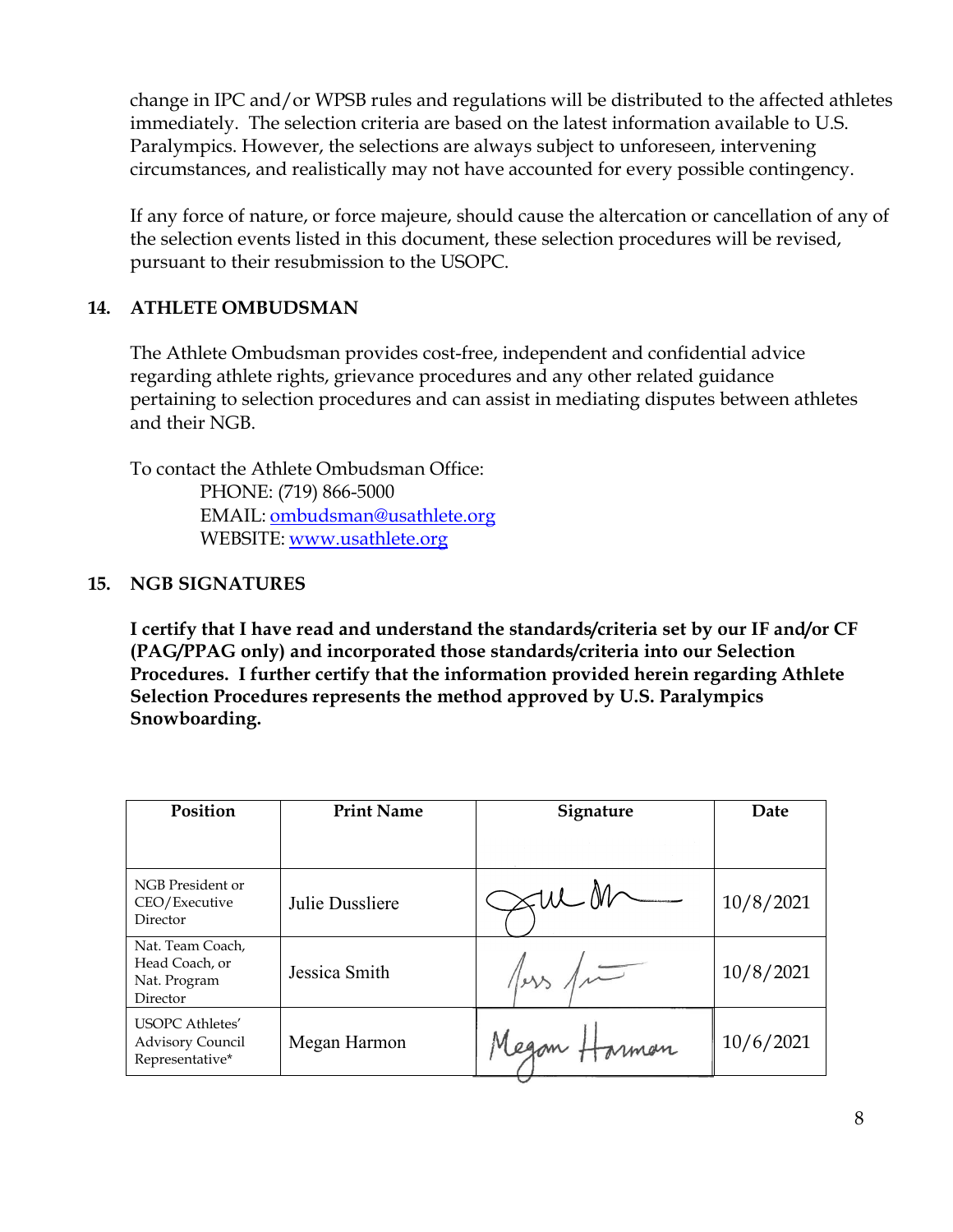<span id="page-8-0"></span>[\\*](#page-7-0) If the USOPC AAC Representative has delegated authority to the Alternate AAC Representative to sign the Selection Procedures, attach a letter from the AAC Representative indicating the reason he/she has delegated authority.

\* Signature by the Athlete Representative constitutes that he/she has read and understands the Selection Procedures. If the Athlete Representative reads and does not agree with the Athlete Selection Procedures being submitted by the NGB, he/she may submit those reasons in writing to his/her Sport Performance Team.

\* If, for some reason, a sport does not have an elected USOPC AAC Representative, the NGB must designate an athlete from that sport to review and sign the Selection Procedures.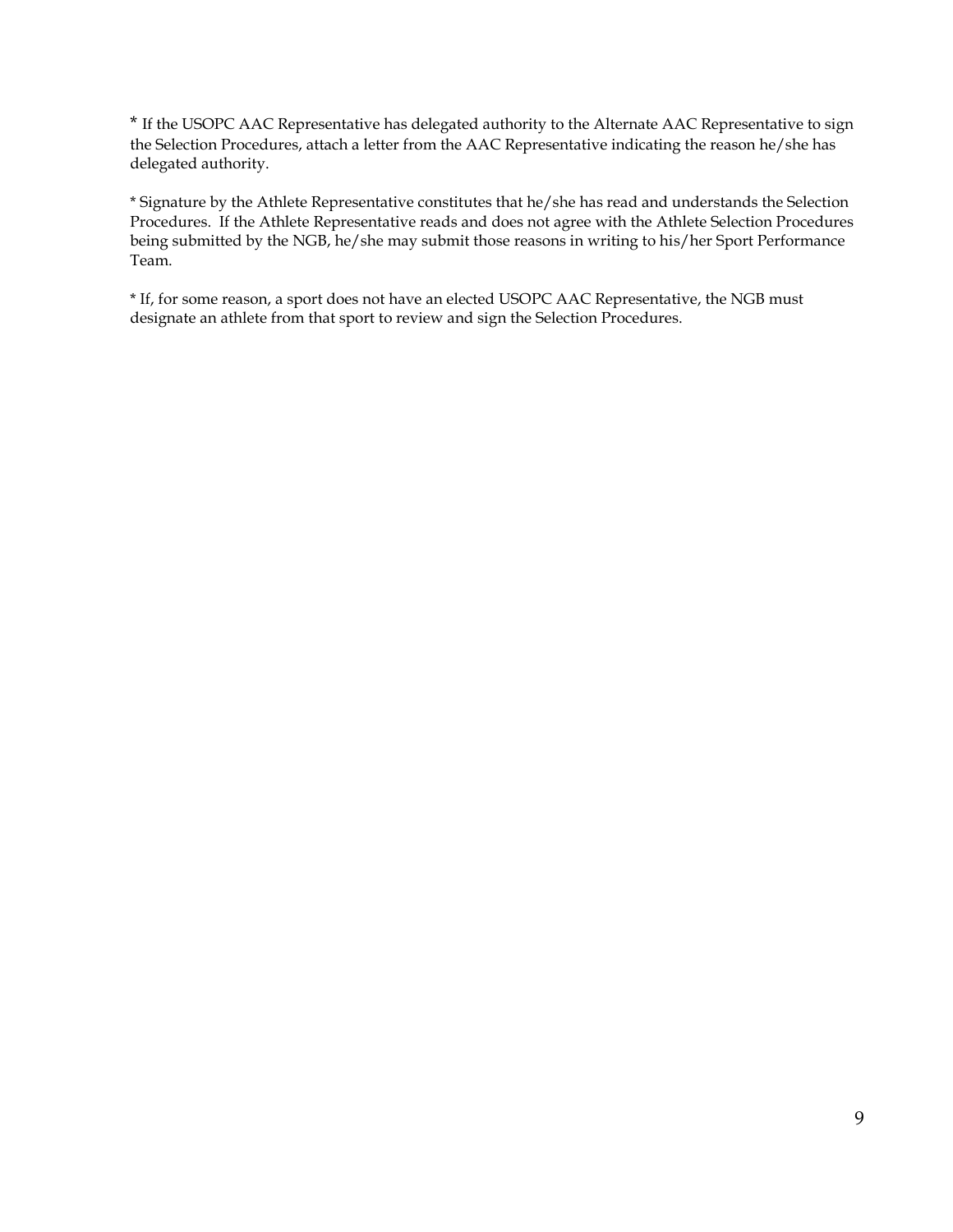# **ATTACHMENT A** U.S. PARALYMPICS SNOWBOARD 2022 WORLD CHAMPIONSHIPS TEAM FUNDING LEVELS

All levels of funding will be determined and conveyed to the athlete by the Associate Director, U.S. Paralympics Sport Operations Snowboarding and U.S. Paralympics Snowboarding Head Coach upon being named to the 2022 World Championships Team. Funding levels will correspond to the 2021-2022 U.S. Paralympics Snowboarding Athlete and Sport Program Plan criteria as well as the athlete's personal performance plan. <https://www.teamusa.org/usparasnowboarding/athlete-and-sport-program>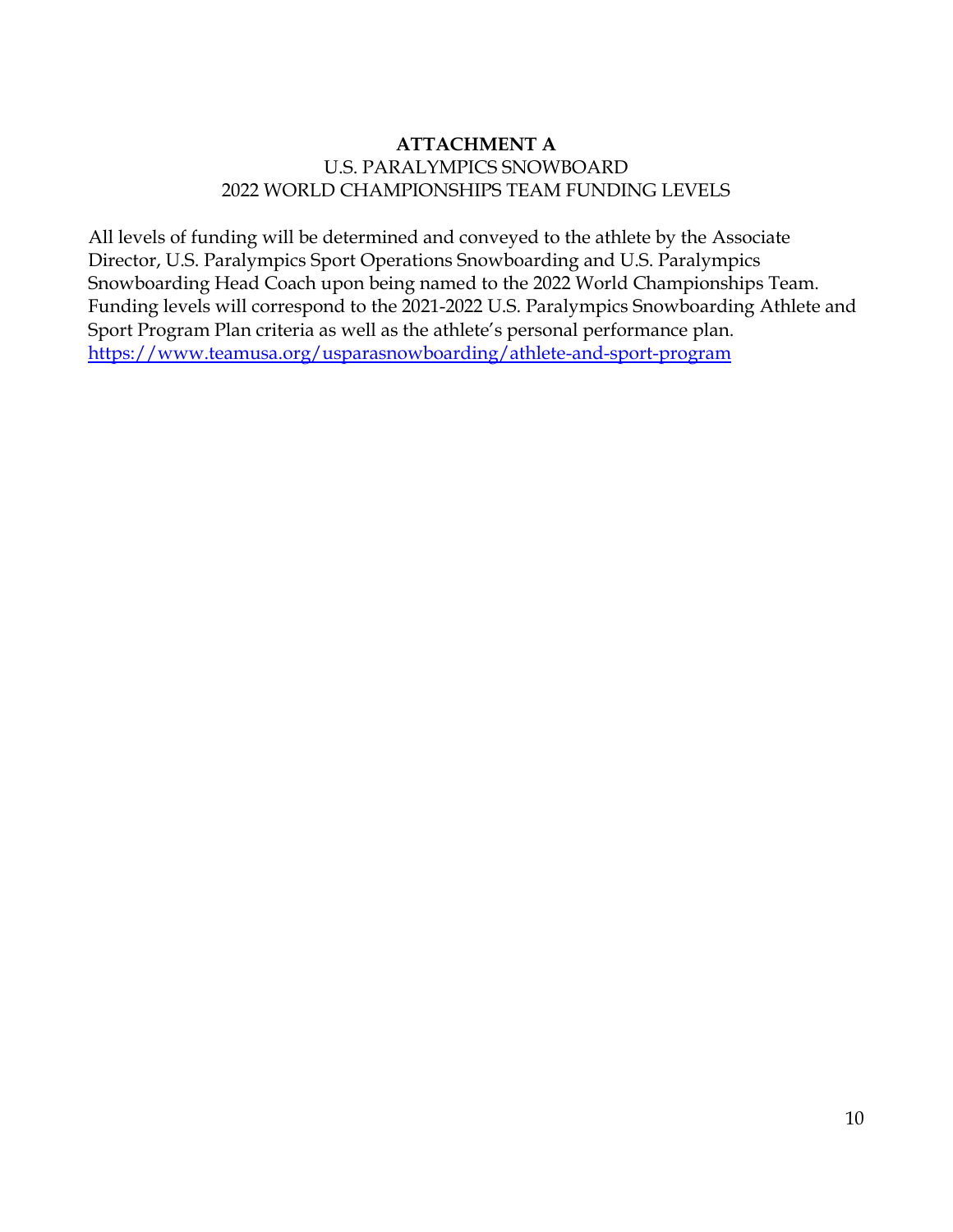#### **ATTACHMENT B**

## **UNITED STATES OLYMPIC & PARALYMPIC COMMITTEE CODE OF CONDUCT FOR U.S. PARALYMPICS NATIONAL TEAMS AND U.S. PARALYMPICS PROGRAMS**

#### **ATHLETE PLEDGE AND AGREEMENT**

I pledge to uphold the spirit of this Code of Conduct (the "Code"), which offers a guide to my conduct as a member of a U.S. Paralympics National Team or a U.S. Paralympics Team to international competition (the "Team"). This Code applies to those Paralympic sports in which the United States Olympic & Paralympic Committee (USOPC) has not recognized a National Governing Body or a Paralympic Sport Organization to govern the sport. I acknowledge that I have a right to a hearing if my opportunity to compete is denied or if I am charged with a violation of this Code.

I have familiarized myself with the Code and understand that acceptance of its provisions is a condition of my membership on the Team. I understand that U.S. Paralympics staff is responsible for enforcement of this Code. If I have any questions regarding this Code, I can reach out to U.S. Paralympics staff at [Paralympics.Secretary@usopc.org](mailto:Paralympics.Secretary@usopc.org).

#### **As a Member of the Team, I hereby promise and agree that I:**

- will abide by all published rules related to the Team selection procedures as approved by U.S. Paralympics or the USOPC;
- have acted and will act in a sportsmanlike manner consistent with the spirit of fair play and responsible conduct;
- will maintain a level of fitness and competitive readiness that will permit my performance to be at the maximum of my abilities;
- will notify U.S. Paralympics if (i) I have a physical injury or illness that might compromise my ability to compete; (ii) will submit, if requested, to a physical/medical examination by medical personnel approved by the USOPC and authorize the submission of the physical examination/medical information to US Paralympics and the USOPC; and (iii) understand that such injury or illness may be the cause for my not being selected to the Team, being removed from the Team, or not being allowed to participate if I remain on the team.
- will comply with all aspects of the U.S. Center for SafeSport's (the "Center") SafeSport Code for the U.S. Olympic and Paralympics Movements (the "SafeSport Code") and all other applicable athlete safety policies, procedures and protocols of the USOPC and the Center. Such policies include the USOPC Athlete Safety Policy and the Minor Athlete Abuse Prevention Policies;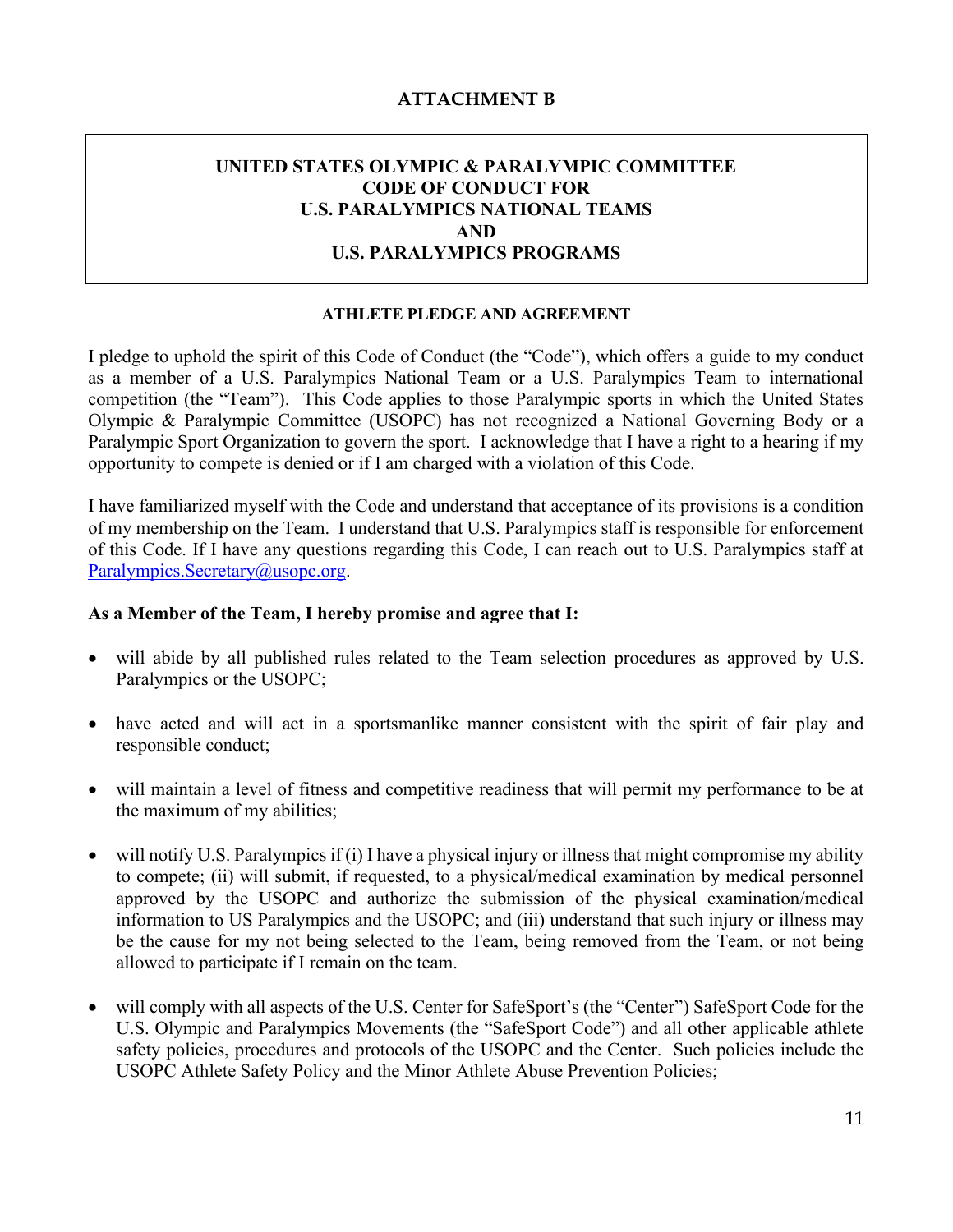- will not commit a doping violation as defined by the World Anti-Doping Agency (WADA), the United States Anti-Doping Agency (USADA), the International Paralympic Committee (IPC) or USOPC rules;
- am not currently provisionally suspended or serving a period of ineligibility for a doping violation and/or do not have a pending or unresolved doping charge;
- will immediately notify the USOPC at [athlete.safety@uspoc.org](mailto:athlete.safety@uspoc.org) if I have any (a) unresolved allegations of SafeSport Code violations, (b) participation restriction, safety plan(s), temporary measure(s) and/or sanction(s);
- will not engage in any conduct that is criminal under any laws applicable to me, including, but not limited to laws governing the possession and use of drugs and alcohol and providing of drugs to any person and of alcohol to minors; and I have the affirmative duty to disclose my criminal history to the USOPC. Failing to disclose, or intentionally misrepresenting, an arrest, plea, or conviction is grounds for disciplinary action regardless of when the offense is discovered or occurred;
- will not participate or assist in any gambling or betting activities associated with any event related to my sport or my participation;
- am eligible to compete under the rules of the IPC and its pertinent committees, and its pertinent member organizations and under the rules of the USOPC;
- am in possession of a valid U.S. passport, that will not expire prior to six months following the conclusion of any international competition, should I be chosen for an international team that requires a passport;
- will refrain from conduct detracting from my ability or that of my teammates to attain peak performance;
- will respect the property of others whether personal or public;
- will maintain a level of personal hygiene and cleanliness appropriate to respect my teammates;
- will respect members of my Team, other teams, spectators and officials, and engage in no form of discriminatory behavior nor in any form of verbal, physical or sexual harassment or abuse;
- will follow the Team rules, whether set by Team leadership or adopted by consensus, including by way of example, rules regarding curfew and required attendance at Team meetings;
- agree to wear the uniforms approved by U.S. Paralympics at official activities sponsored by the USOPC or U.S. Paralympics as directed by U.S. Paralympics staff, and I agree to compete in the U.S. Paralympics-approved Team uniform, where such a uniform is provided, in competitions at which I am supported by U.S. Paralympics. I agree to wear the names and logos of U.S. Paralympics sponsors, suppliers and licensees on Team competition wear, other uniforms and casual wear as provided by U.S. Paralympics. I agree to not alter any Team uniform, either by removing or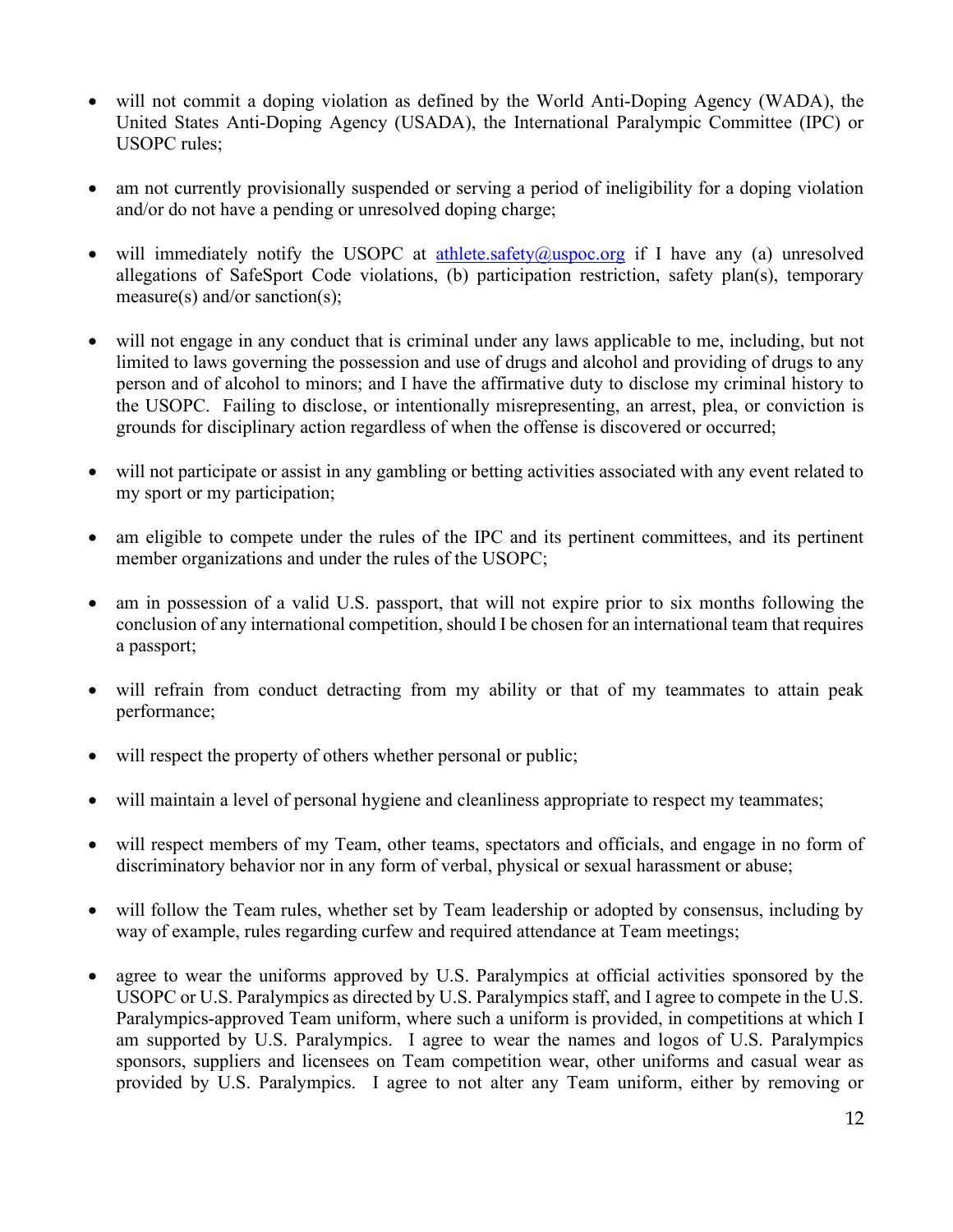obstructing the names or logos of U.S. Paralympics sponsors, suppliers and licensees or by adding patches, stickers, or other means of displaying unauthorized names, logos or messages;

- agree to not demean or defame the USOPC, U.S. Paralympics or its sponsors, their names, logos, marks, products or services. I acknowledge that endorsing and supporting U.S. Paralympics sponsors through my actions and words reflects well on the team and on those supporting the team.
- agree to be filmed, videotaped and photographed, and to have my image and voice otherwise recorded, in any media, during any event I am attending under the auspices of the USOPC or U.S. Paralympics, by U.S. Paralympics official photographer(s), film crew(s) and video crew(s), and by any other entity authorized by U.S. Paralympics, under the conditions specified by U.S. Paralympics. I hereby grant U.S. Paralympics the irrevocable, perpetual, fully paid-up, worldwide right and license to use, and to authorize third parties to use, in all media, my name, picture, likeness, voice and biographical information for: (1) news and information purposes, (2) promotion of the Paralympic movement and the specific competition(s) in which I compete, (3) promotion of the Team, and (4) promotion of U.S. Paralympics and the USOPC ; in no event may U.S. Paralympics or the USOPC use or authorize the use of my name, picture, likeness, voice and biographical information for the purpose of trade, including any use in a manner that would imply an endorsement of any company, product, or service, without my written permission;
- will not use or authorize the use of photographs, films or videos of myself in my USOPC or Paralympic Team apparel or equipment or the use of any USOPC or U.S. Paralympics logo for the purpose of trade, promotion, fundraising or on merchandise, without the prior written consent of U.S. Paralympics;
- will abide by the rules of the IPC or other Paralympic international federation concerning allowable trademark identification on clothing and equipment worn or used in competition or on my body (such as visible tattoos).
- will be responsible for payment of all legal fees and expenses if I require legal representation because I am accused of a doping violation or criminal misconduct, or if for any other reason I require the services of an attorney;
- will act in a way that will bring respect and honor to myself, my teammates, the Team, U.S. Paralympics, the USOPC, and the United States; and
- will remember that at all times I am an ambassador for my sport, my country and the Paralympic Movement.

#### **ATHLETE OMBUDSMAN**

I may contact the USOPC Athlete Ombudsman, at 719.866.5000 or [ombudsman@usathlete.org](mailto:ombudsman@usathlete.org) for further information regarding my rights under this Code that are not answered by U.S. Paralympics.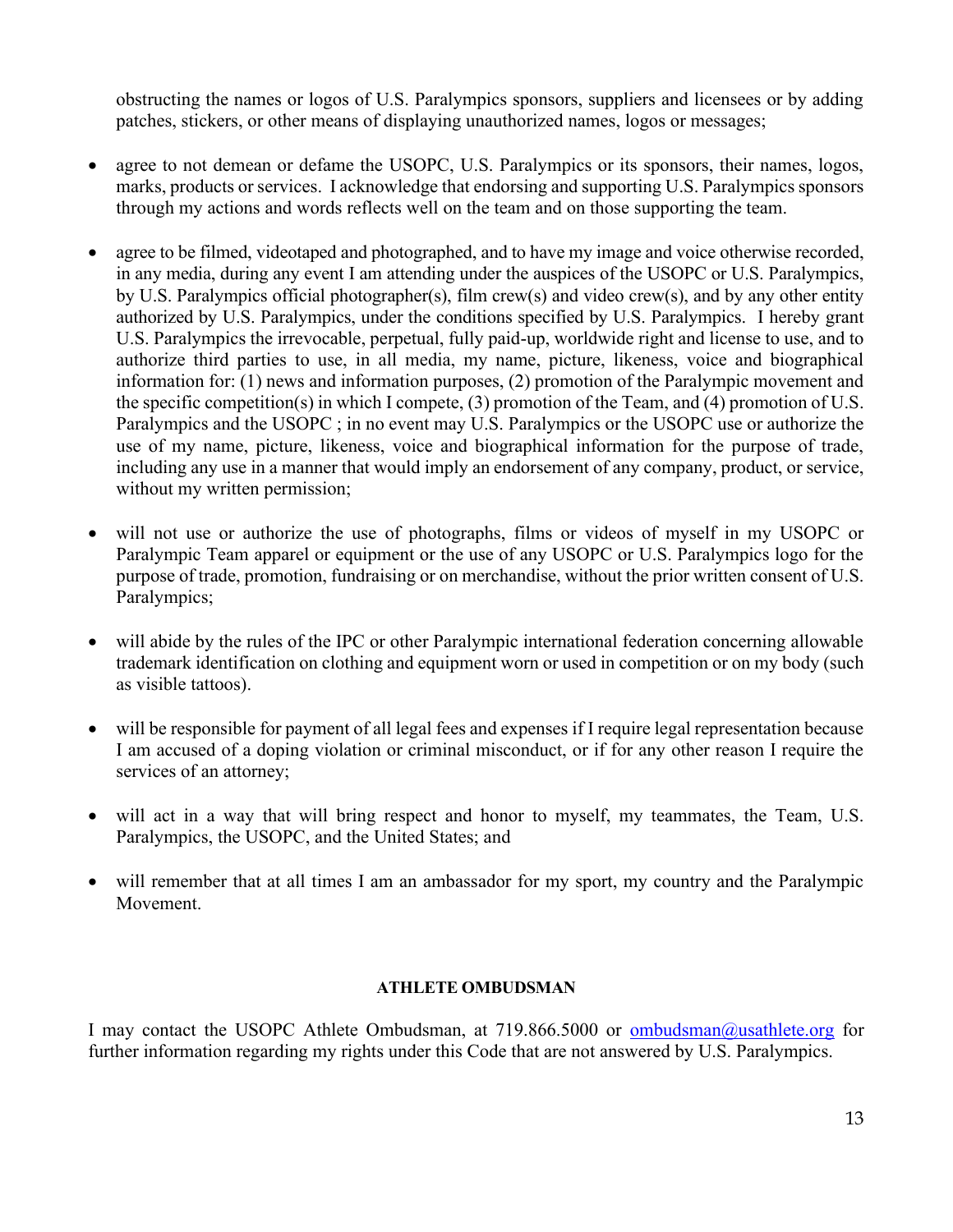#### **PARTICIPANT AFFIRMATION**

I have read and accept this Code of Conduct. I agree to the rules, guidelines, jurisdiction and procedures stated in these documents as a condition of being a member of the Team.

Signature Date

Name (Print)

#### **PARENT/GUARDIAN CERTIFICATION**

(For Participants Under the Age of 18 as of Date of Signature)

I certify that I, as parent/guardian with legal responsibility for this participant, have read and accept this Code of Conduct and, on behalf of my minor participant, agree to the rules, guidelines, jurisdiction and procedures stated in these documents as a condition of being a member of the Team.

Signature Date

Name (Print)

Relationship (Parent or Guardian)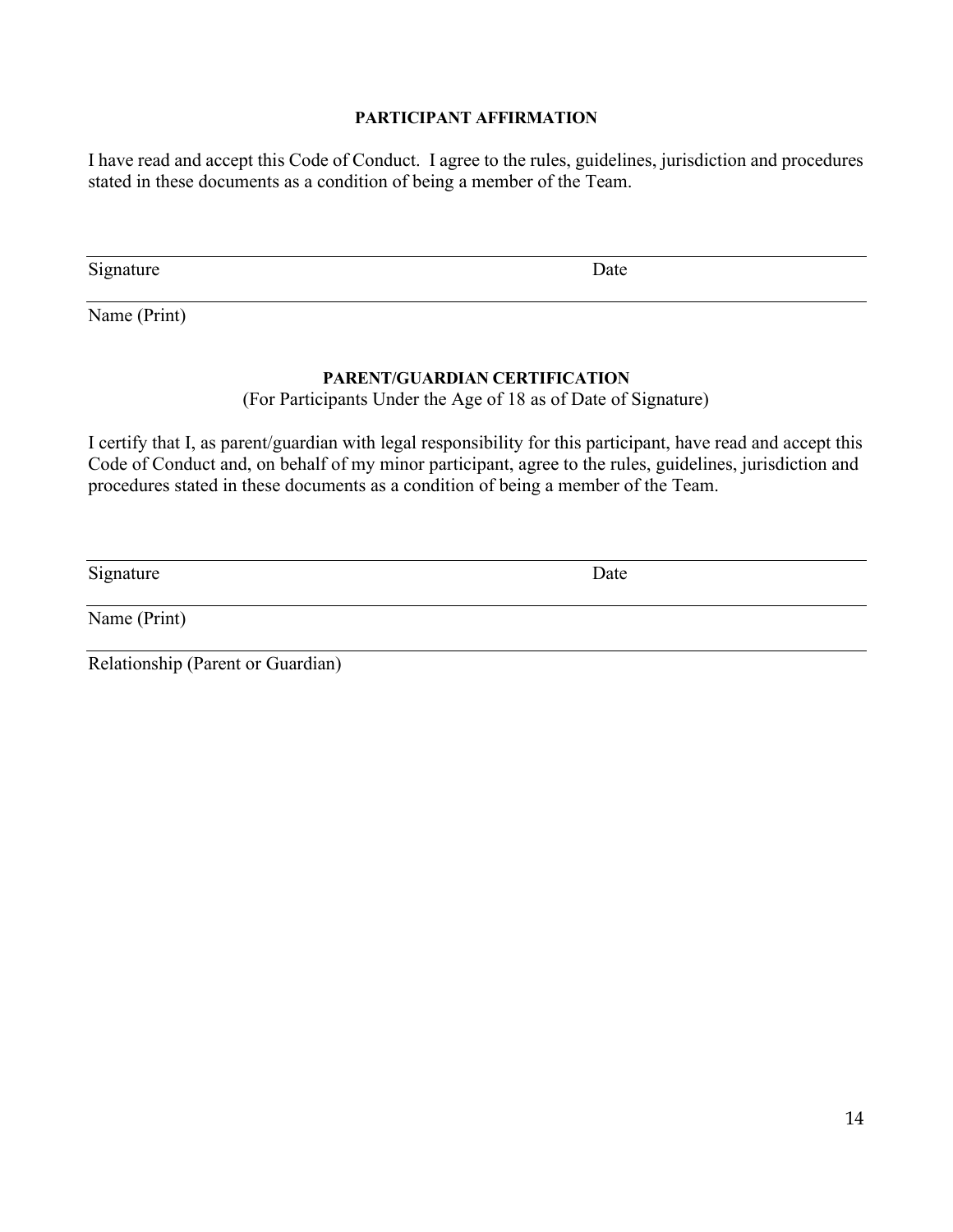## **ATTACHMENT C**

## **U.S. Paralympics COMPLAINT PROCEDURES January 1, 2020**

## **ARTICLE I. ADMINISTRATION OF COMPLAINTS**

#### Section 1. Types of Complaints.

U.S. Paralympics has the authority to hear and render decisions on the following types of complaints:

- a. Administrative Grievances. Any alleged violation of or grievance concerning: any U.S. Paralympics rule, regulation, or any U.S. Paralympics program or service;
- b. Opportunity to Participate Complaints. Any alleged denial, or alleged threat of denial, of an athlete, coach, trainer, manager, administrator or official's opportunity to participate in competition or activity authorized or organized by U.S. Paralympics;
- c. Disciplinary Actions. Any alleged violation of U.S. Paralympics Code of Conduct, or any other rule or regulation relating to conduct, other than alleged violations of the U.S. Center for SafeSport's ( "USCSS") SafeSport Code.

Complaints must be filed pursuant to the specific procedures set forth for each type of complaint and on the form provided by U.S. Paralympics.

#### Section 2. USOPC Dispute Resolution Unit.

The United States Olympic & Paralympic Committee's ("USOPC") Dispute Resolution Unit ("DRU") will generally administer and oversee all complaints. The DRU will be responsible to ensure that all complaints are heard in a timely, fair and impartial manner. Respondents will be afforded basic due process rights as described in the procedures below. The DRU may promulgate procedures in addition to those set forth in these Complaint Procedures for the effective administration of reports or complaints filed with or referred to U.S. Paralympics.

The DRU will be responsible for determining if a complaint filed with the DRU (1) was properly filed; (2) satisfies the minimum requirements for that type of complaint; (3) should be redesignated as a different type of complaint; and (4) if the applicable filing fee has been submitted. If the DRU determines that a complaint was not filed properly or failed to satisfy the minimum requirements for such complaints, then the DRU will provide the parties the opportunity to remedy the deficiencies and re-file. When making this initial determination of the propriety of filing and the adequacy of the complaint, the DRU may not make any decisions or judgments based on the merits of the complaint, nor may the DRU make any determination that the complaint was frivolous. If the DRU determines that a complaint was filed using the improper designation (e.g., an opportunity to participate complaint was filed as an administrative grievance), then the DRU will notify the parties of the misdesignation and treat it according to the proper designation. If any deficiencies in the filing are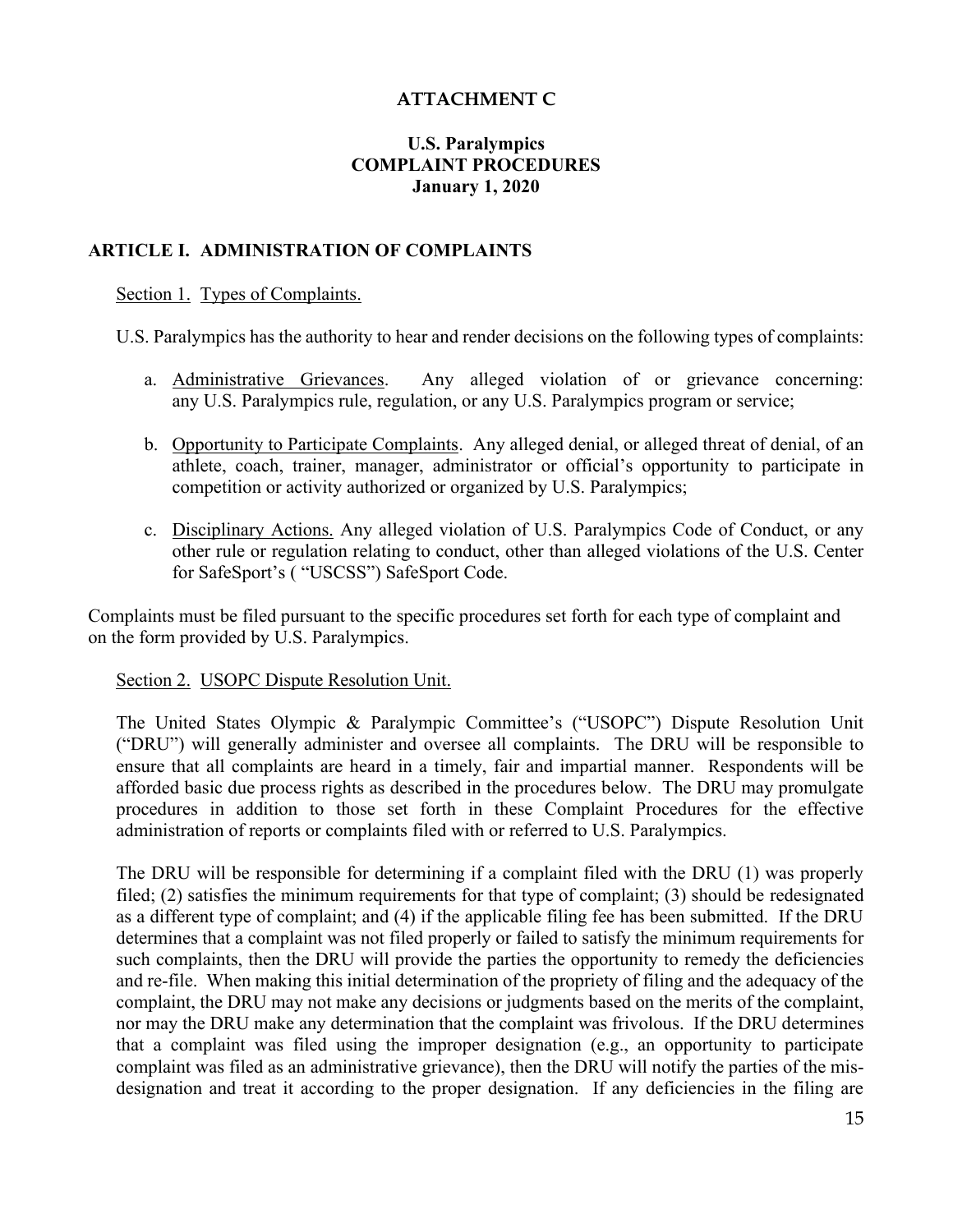identified as a result of the re-designation, then the DRU will provide the parties the opportunity to remedy the deficiencies and re-file.

# **ARTICLE II. GENERAL HEARING PROCEDURES**

## Section 1. Hearing Panel Appointment.

Upon the filing of a complaint, the DRU will appoint a Hearing Panel consisting of three (3) disinterested individuals to hear the complaint. The DRU will also appoint a chair of the Hearing Panel from the three individuals selected. At least one (1) member of the Hearing Panel will be an Athlete Representative. An Athlete Representative must have (1) within the ten (10) years preceding election, represented the United States in the Olympic, Pan American, Paralympic, or Parapan American Games, World Championships, event designated as an Operation Gold event, or, in a team sport, an international championship recognized by the International Federation of the sport; or (2) within the twenty-four (24) months preceding election demonstrated that they are actively engaged in amateur athletic competition by finishing in the top half of U.S. Paralympics national championships or, in a team sport, have been a member of U.S. Paralympics national team. Members of the panel need not be involved in the respective sport.

The complaining party or responding party may object to the appointment of any member of the Hearing Panel on the grounds of bias, conflict of interest, or such other grounds on which the party believes the panel member should be disqualified. The objection, along with relevant information, will be provided to the USOPC Ethics Officer to review any potential grounds for disqualification. The USOPC Ethics Officer will timely render a determination of whether the appointed panel member should be disqualified, and, if the panel member is disqualified, a replacement panel member will be appointed promptly.

## Section 2. Notice of the Complaint.

Upon the filing of a complaint, the chair of the DRU will provide acknowledgement of receipt of the complaint to the complainant.

Upon determining that the complaint was properly filed and satisfied the minimum requirements of a complaint of the type asserted, the DRU will promptly provide written notice to the respondent that a complaint against him or her has been received, along with a copy of the complaint. The notice will include an explanation of the allegations or charges made against the respondent, the respondent's opportunity to provide a response, any potential consequences if applicable and the right to have a representative present and provide assistance throughout the proceedings. For cases involving the opportunity to participate, written notice will be provided to all known affected parties.

## Section 3. Right to a Representative

Any party to a proceeding under these Complaint Procedures has the right to have a representative present during such proceedings at his or her own expense.

Section 4. Conduct of the Proceedings.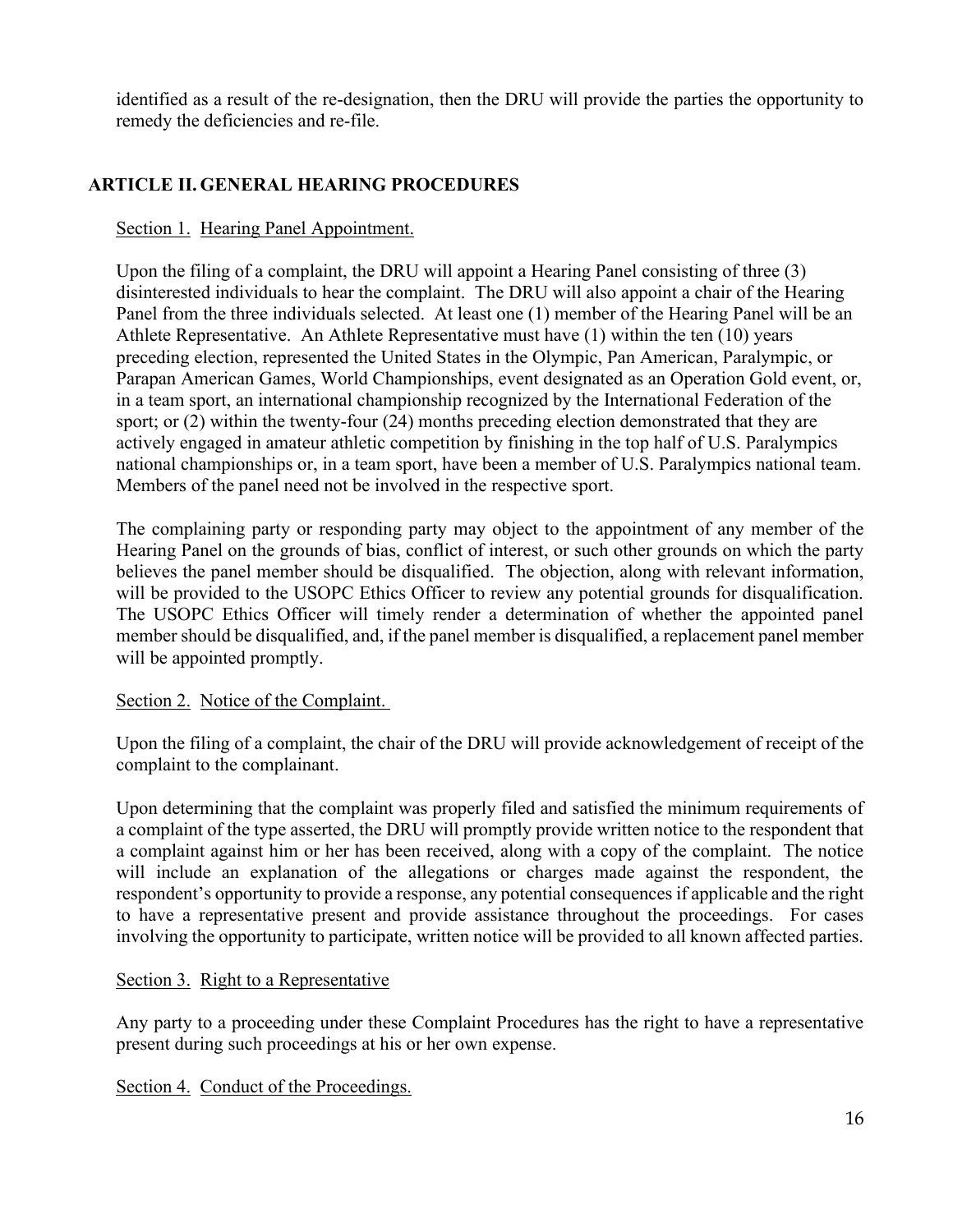The Hearing Panel will rule on all motions and other matters raised in the proceeding.

A respondent may file a motion to dismiss a complaint against him or her on if:

(a) the complaint was filed after the applicable statute of limitations for such complaints has expired; or

(b) the complaint fails to allege any conduct that could be construed as constituting a violation of any applicable rule, policy, or procedure of U.S. Paralympics.

If the complaint is not dismissed, the Hearing Panel will hold a hearing on the complaint. The Hearing Panel will provide to all parties a schedule for the proceeding. The Hearing Panel also will set such other rules regarding the proceeding and the conduct of the hearing as it deems necessary.

In advance of the hearing, the parties may exchange a list of anticipated witnesses, with a brief description of their expected testimony, and any exhibits that the parties anticipate using at the hearing.

The hearing will be informal, except that testimony will be taken under oath. The hearing may be conducted by teleconference or videoconference, if necessary or convenient to the parties. Each party will have the right to appear personally or through a representative.

The Hearing Panel will be required to determine whether, based on the evidence presented, the party seeking relief has proven its entitlement to relief by a preponderance of the evidence.

Any party may have a record made of the hearing. A court reporter may be present at the hearing at the request of a party. The court reporter will be paid for by the party requesting the court reporter, or if mutually agreed, the cost may be equally divided. Any transcript will be paid for by the party requesting the transcript.

## Section 5. Written Decisions.

A decision will be determined by a majority of the Hearing Panel. The Hearing Panel's decision will be in writing and distributed to the parties promptly following the close of the hearing.

#### Section 6. Statute of Limitations.

All complaints must be filed within one hundred and eighty (180) days of the occurrence of the alleged violation, grievance, denial or threat to deny.

## Section 7. Informal Resolution/Mediation.

For all reports and complaints, U.S. Paralympics may attempt to informally resolve the dispute at any time. An informal resolution will be in writing and will be considered a final disposition of the matter.

For any report involving allegations of violations of U.S. Paralympics Code of Conduct that is resolved informally, U.S. Paralympics will notify the reporting party that the matter has been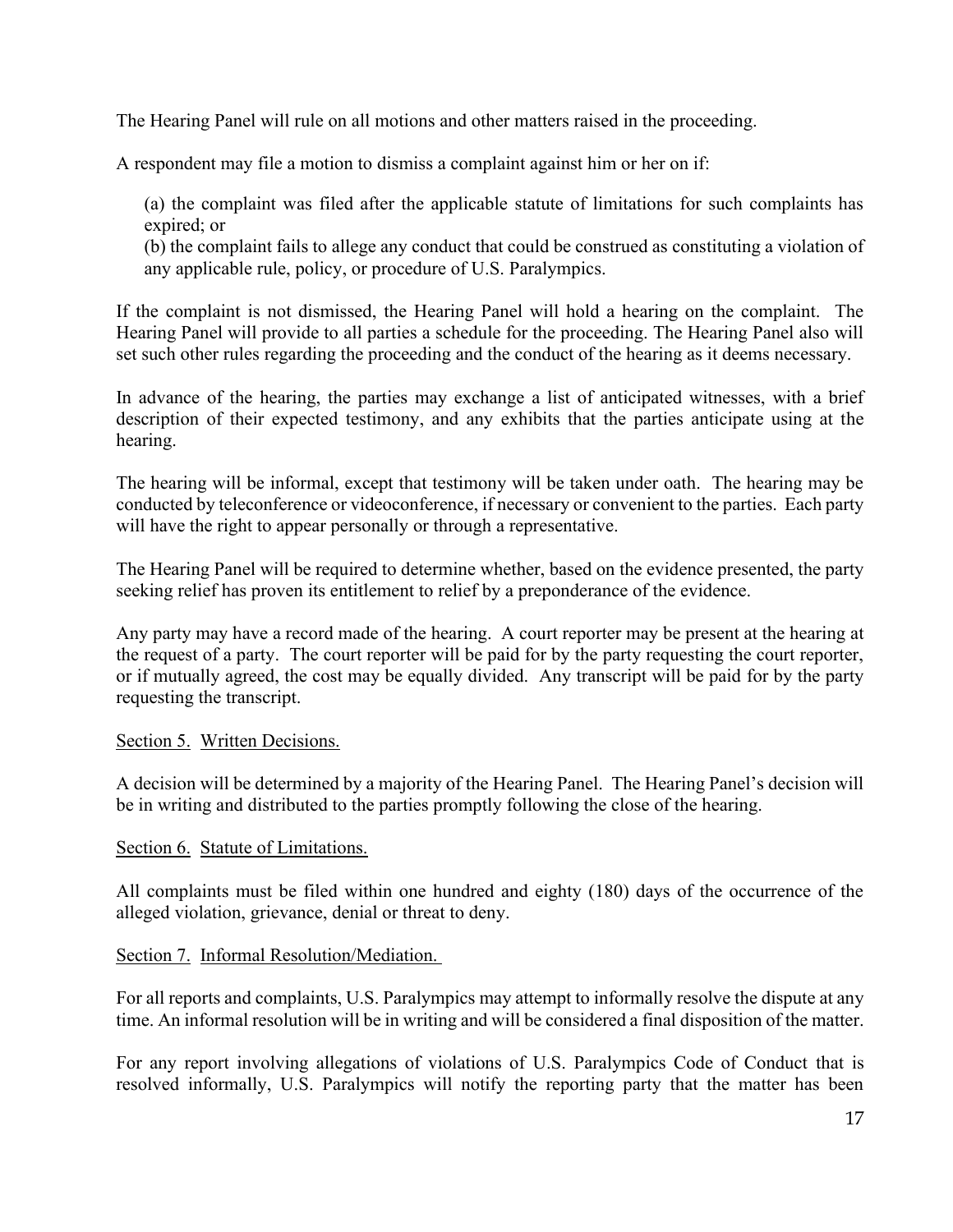resolved. U.S. Paralympics may, but is not required to, provide the reporting party with the details of the resolution. If an informal resolution is reached and the matter is final, the reporting party cannot pursue the complaint further.

#### Section 8. Due Process.

The parties will be afforded basic due process rights, including, but not limited to, the following:

- a) each party will have the right to appear personally or through a representative.
- b) Respondents will receive written notice of any alleged violation or complaint against them, along with an explanation of the potential consequences.
- c) Respondents will be given a reasonable time before a hearing in which to prepare a defense.
- d) The Hearing Panel will hold the hearing in a prompt and timely manner. The Hearing Panel will use best efforts to hold the hearing within thirty (30) days of receipt of the complaint, and to issue its written decision within fifteen (15) days thereafter.
- e) All parties will be given a reasonable opportunity to present and examine evidence, cross-examine witnesses and to present argument.
- f) Members of the Hearing Panel will have the right to question witnesses or the parties to the proceeding at any time.
- g) All parties will receive a written decision from the Hearing Panel, which will include notice of the applicable appeal procedures.

## Section 9. Expedited Procedures.

Upon the request of a party, and provided that it is necessary to expedite the proceeding in order to resolve a matter relating to a competition that is so scheduled that compliance with regular procedures would not be likely to produce a sufficiently early decision to do justice to the affected parties, the DRU is authorized to order that the complaint be heard and decided within forty-eight (48) hours of the filing of the complaint. In such a case, the Hearing Panel is authorized to hear and decide the complaint pursuant to such procedures as are necessary, but fair to the parties involved.

## Section 10. Interim Measures.

In the case of Disciplinary Actions, prior to the matter being heard on the merits, it may be necessary to implement interim measures against the respondent in the following circumstances: (i) to ensure the safety or well-being of others, or (ii) where an allegation is sufficiently serious. Where either such circumstance exists, U.S. Paralympics may immediately implement interim measures to protect others, provided the respondent is afforded an opportunity for a provisional hearing within a reasonable amount time, including allowing to request expedited procedures if it affects an individual's opportunity to participate. The provisional hearing is not a full hearing on the merits. The sole issue before the Hearing Panel is whether there is reasonable cause to impose an interim measure. Interim measures may include, but are not limited to, altering training schedules, providing chaperones, limiting contact, removal from the venue and suspensions. The respondent will still be afforded with a hearing on the merits in a timely manner thereafter.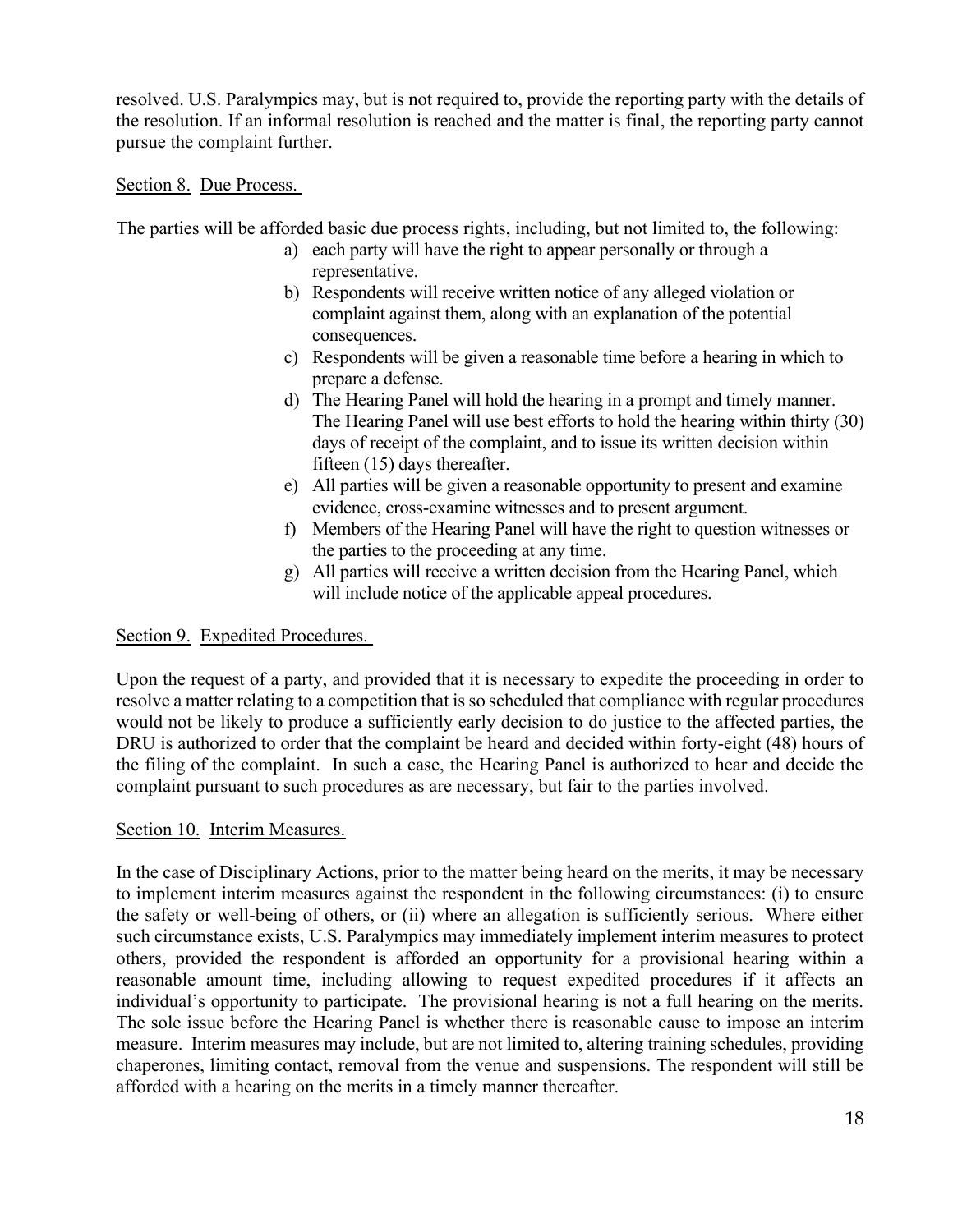## **ARTICLE III. ADMINISTRATIVE GRIEVANCES**

Section 1. Jurisdiction.

Any individual subject to the rules and regulations of U.S. Paralympics, as evidenced through signing any U.S. Paralympics agreement or Code of Conduct, may file an administrative grievance and agrees to be subject to these Complaint Procedures and to be bound by any decision rendered pursuant to these Complaint Procedures.

#### Section 2. Filing Requirements.

- a. Manner of Filing. A complainant will file an Administrative Grievance Complaint with the DRU at  $DRU(a)$ usopc.org using the form provided by U.S. Paralympics.
- b. Requirements For Complaint. The complaint will set forth in clear and concise language, preferably in numbered paragraphs: (i) the alleged violation or grievance; (ii) the identity of the rule, regulation, policy, or other U.S. Paralympics requirement alleged to have been violated; (iii) the identity of any parties claimed to have been aggrieved by the violation; (iv) the identity of any parties claimed to have been involved in or to have caused the alleged violation or grievance; and (v) the remedy requested. The complainant will sign the complaint and provide his or her current contact information on the form, including a preferred email address.
- c. Filing Fee. A filing fee of \$100 must be submitted with any administrative grievance filed with the DRU. The filing fee may be waived by the DRU for individual complainants upon a showing of hardship or other good cause.

## Section 3. Hearing.

The hearing will be conducted in accordance with Article II of these Complaint Procedures.

## Section 4. Appeal

A party not satisfied with the decision may appeal the decision to the American Arbitration Association (AAA) pursuant to the Commercial Rules of Arbitration for a final and binding decision. The arbitrator appointed by the AAA will have the authority to hear the matter anew or, if requested by a party, to render a decision based on a more limited scope of review of the matter.

## **ARTICLE IV. OPPORTUNITY TO PARTICIPATE COMPLAINTS**

#### Section 1. Jurisdiction.

Any athlete, coach, trainer, manager, administrator or other official participating in, or believes should participate in, any competition or activity authorized or organized by U.S. Paralympics may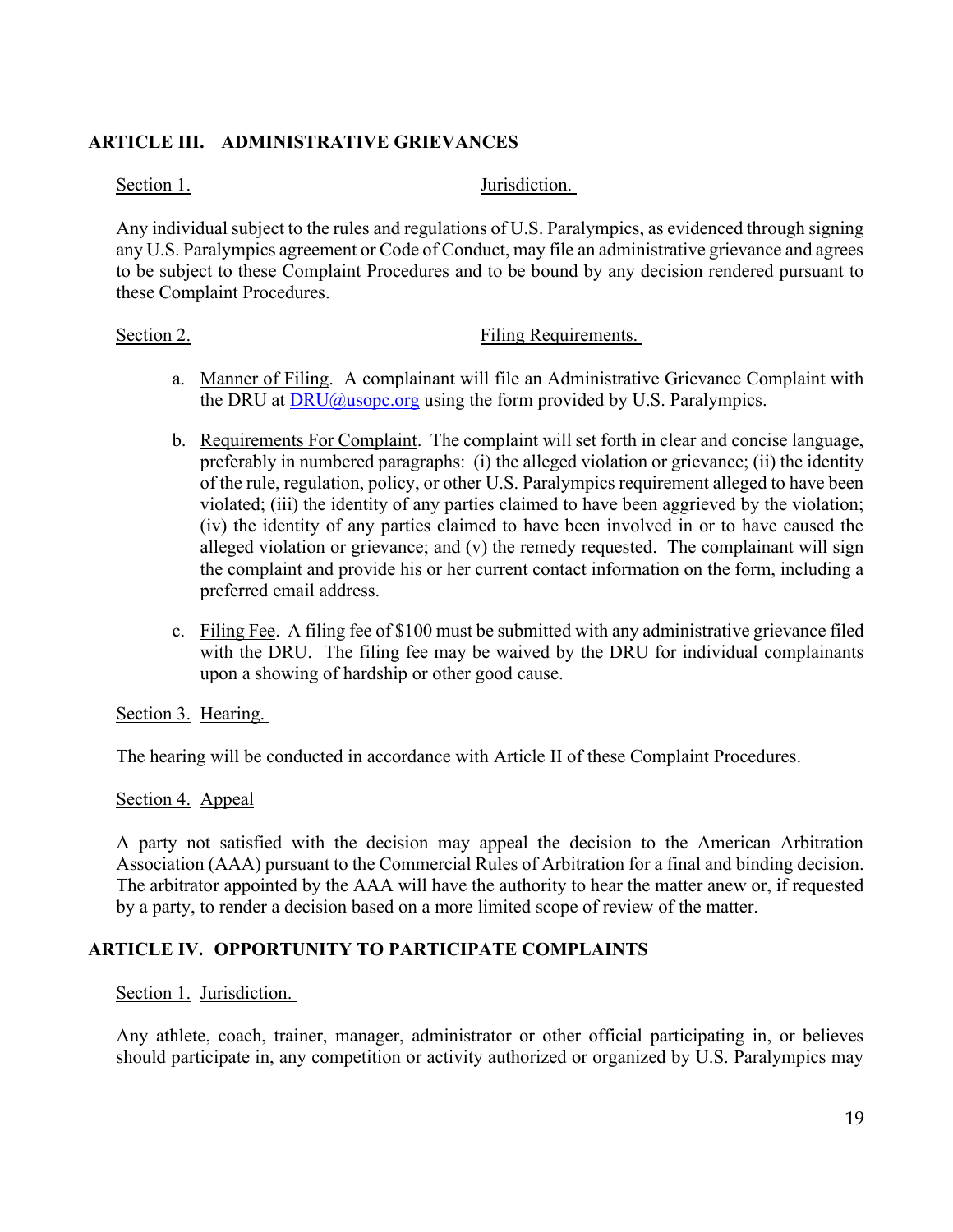file an opportunity to participate complaint and agrees to be subject to these Complaint Procedures and to be bound by any decision rendered pursuant to these Complaint Procedures.

## Section 2. Filing Requirements.

- a. Manner of Filing. A complainant will file an Opportunity to Participate Complaint with the DRU at  $DRU(\alpha)$ usopc.org on the form provided by the U.S. Paralympics.
- b. Requirements For Complaint. The complaint will set forth in clear and concise language, preferably in numbered paragraphs: (i) the grievance, violation, or conduct that impacts or could impact the individual's opportunity to participate; (ii) the identity of the respondent and any affected parties; (iii) the particular competition, event, or activity in which the individual's or affected parties' participation could be impacted; and (iv) the remedy requested. The complainant will sign the complaint and provide his or her current contact information in the signature block, including a preferred email address.
- c. Filing Fee. A filing fee of \$100 must be submitted with any opportunity to participate complaint filed with the DRU. The filing fee may be waived by the DRU for individual complainants upon a showing of hardship or other good cause.

## Section 3. Hearing.

The hearing will be conducted in accordance with Article II of these Complaint Procedures. In addition, all affected athletes will be treated as parties to the case, and will be provided an opportunity to participate in the hearing.

## Section 4. No Exhaustion Requirement for Complaints Involving a Protected Competition

If the competition in question is a protected competition, as defined in Section 1.3 of the USOPC Bylaws, an individual is not required to exhaust internal remedies and first go through U.S. Paralympics Complaint Procedures and may proceed directly through the process set forth in Section 9 of the USOPC Bylaws.

## Section 5. Appeal.

If a complainant is not satisfied with a decision rendered under these Complaint Procedures, and the competition involves a protected competition, the individual may file a complaint with the USOPC under Section 9 of the USOPC Bylaws. After the filing of a Section 9 complaint with the USOPC, or simultaneously thereto, the individual may file a demand for arbitration with the AAA pursuant to the AAA's Commercial Arbitration Rules. The AAA's decision will be a final and binding decision.

For all other competitions, the complainant may appeal a decision of the Hearing Panel to the AAA pursuant to the AAA's Commercial Arbitration Rules for a final and binding decision. The arbitrator appointed by the AAA will have the authority to hear the matter anew or, if requested by a party, to render a decision based on a more limited scope of review of the matter. Either party may submit the decision of the Hearing Panel to the arbitrator for the arbitrator's consideration.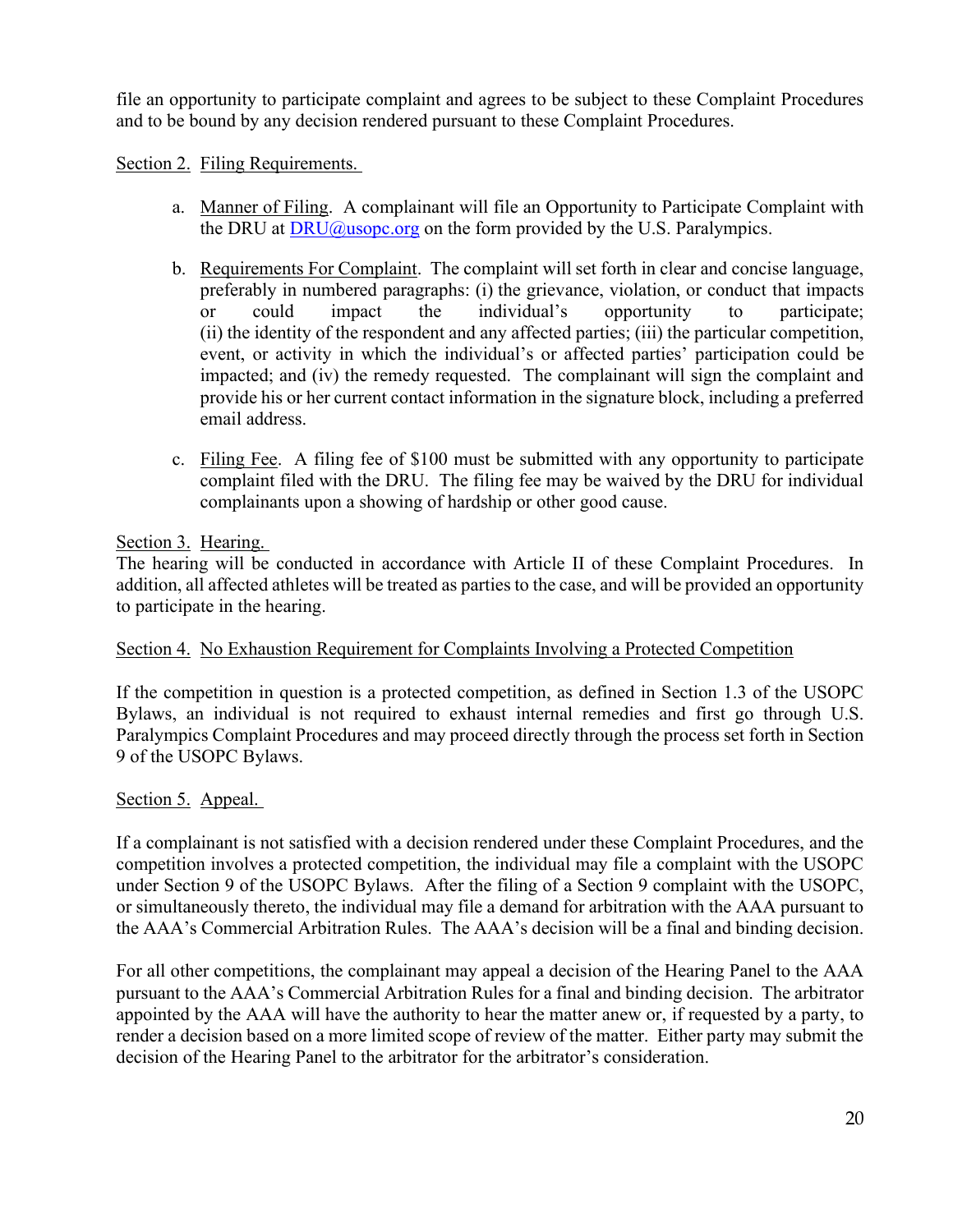## **ARTICLE V. DISCIPLINARY ACTIONS**

#### Section 1. Jurisdiction.

Any individual may file a report against any other individual of the Paralympic sport who has signed and agreed to abide by the U.S. Paralympics Code of Conduct while the action occurred, for alleged violations of U.S. Paralympics Code of Conduct or any other rule or regulation relating to conduct.

#### Section 2. Reporting.

a. Reporting to U.S. Paralympics. Any individual may report alleged misconduct to U.S. Paralympics. Individuals may report alleged misconduct either verbally or in writing to the U.S. Paralympics. In a report, the individual is encouraged, but not required, to provide the following information: (i) the identity of the individual or individuals alleged to have violated the U.S. Paralympics Code of Conduct, other rule or regulation related to Conduct; (ii) details regarding the complained of misconduct, including, to the extent possible, the identity of any alleged victims or witnesses; and (iii) the reporting or complaining party's contact information, including a preferred email address, unless the report or complaint was made anonymously.

U.S. Paralympics may also pursue a possible violation of the Code of Conduct based on information received other than by a report described here.

b. Anonymous Reporting. All reports can be made anonymously.

## Section 3. Filing Fee.

There will be no filing fee associated with the filing of a report or complaint of alleged violations of U.S. Paralympics Code of Conduct or other rule or regulation related to conduct.

#### Section 4. Interim Measures.

U.S. Paralympics may impose interim measures at any time pursuant to Article II Section 10.

Section 5. Preliminary Inquiry/Investigation.

Upon receipt of a report of an alleged violation of U.S. Paralympics Code of Conduct or other rule or regulation related to conduct, U.S. Paralympics will promptly undertake a preliminary inquiry into the matter and gather any relevant information it can regarding the alleged misconduct.

If U.S. Paralympics determines that a formal investigation is required before proceeding with the case, then U.S. Paralympics will conduct, or direct to be conducted, an unbiased and impartial investigation of the report and prepare an investigative report that provides a comprehensive description of the investigator's findings.

#### Section 6. Informal Resolution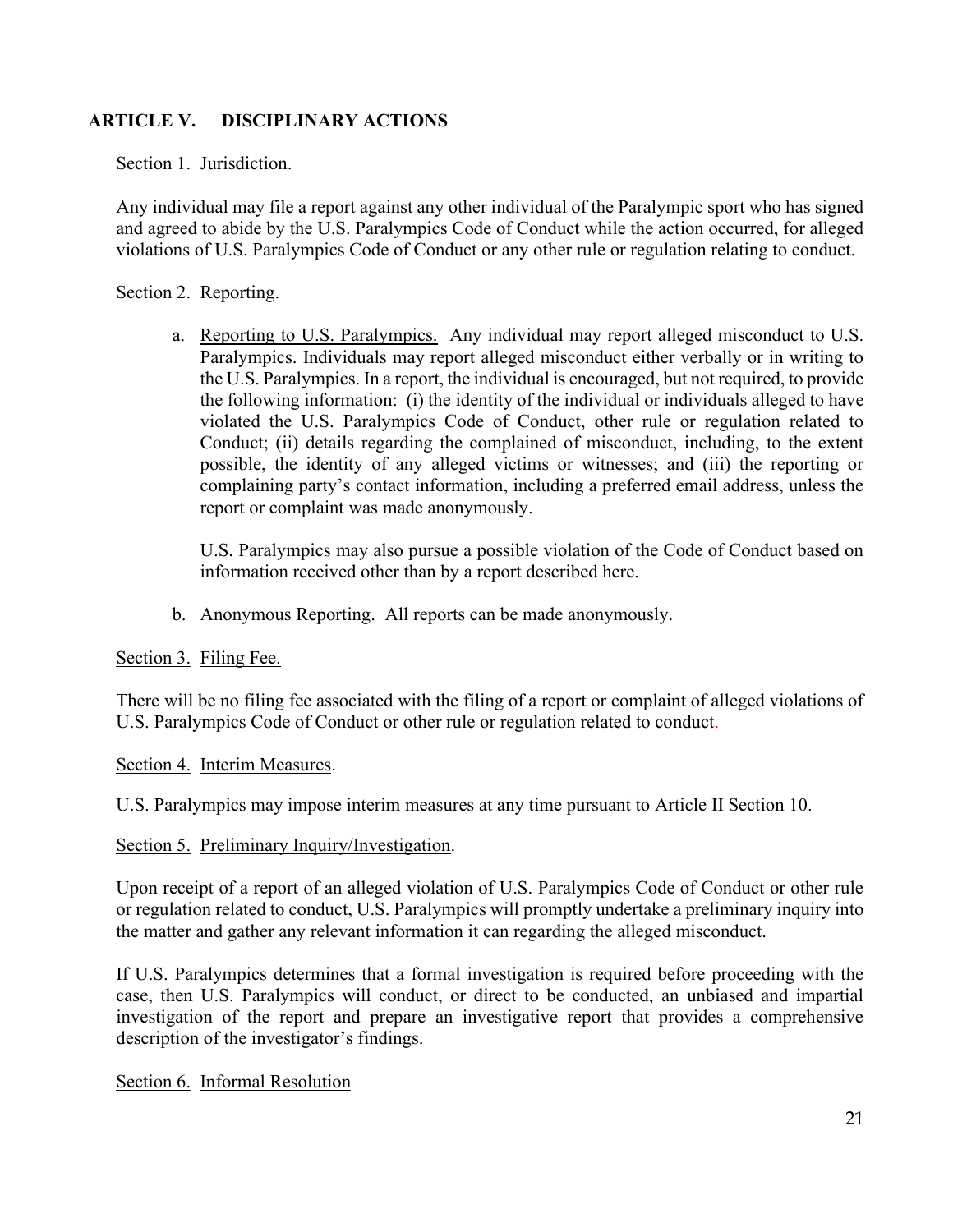At any time prior to a final decision, the U.S. Paralympics has the authority to reach an informal resolution of any matter. An informal resolution is a final decision and will not be appealable. U.S. Paralympics will notify the reporting party, if any, that an informal resolution has been reached. U.S. Paralympics may, but is not required to, provide the reporting party with the details of the resolution. If an informal resolution is reached and the matter is final, the reporting party cannot pursue the complaint further.

#### Section 7. Party Responsible For Pursuit Of Case.

a. U.S. Paralympics Pursues Case. After review of the initial report, any preliminary information gathered, and the investigative report (if one has been issued), U.S. Paralympics may initiate a complaint by filing a complaint with the DRU and requesting that a hearing on the complaint be conducted. Unless U.S. Paralympics, either through the preliminary inquiry and/or investigative report, determines with certainty that there is no basis to the report, or if an informal resolution has not been reached, U.S. Paralympics will pursue a complaint based on the reported misconduct. U.S. Paralympics will notify the reporting party that the NGB is pursing the complaint.

## b. U.S. Paralympics Declines the Case.

- i. If U.S. Paralympics declines to file a complaint on behalf of U.S. Paralympics based on the preliminary inquiry and/or investigative report or other reasons, then U.S. Paralympics must advise the reporting party (if the report was not made anonymously) that, while U.S. Paralympics will not initiate a complaint in its own name, the reporting party may still file his/her complaint directly with the DRU.
- ii. If the reporting party elects to file a complaint with the DRU , then the reporting party is responsible for all aspects of pursuing the case that otherwise would have been the responsibility of U.S. Paralympics.
- iii. The reporting party who elects to move the case forward will be provided with any relevant information collected by the U.S. Paralympics.

#### Section 8. Filing Requirements.

- a. Manner of Filing. A complainant (either U.S. Paralympics, or the reporting party only if U.S. Paralympics declines to pursue the case) will file a Disciplinary Action Complaint with the DRU at  $DRU@$ usopc.org.
- b. Requirements for Disciplinary Action Complaints. The Disciplinary Action Complaint will set forth in clear and concise language, preferably in numbered paragraphs: (i) the identity of the individual or individuals alleged to have violated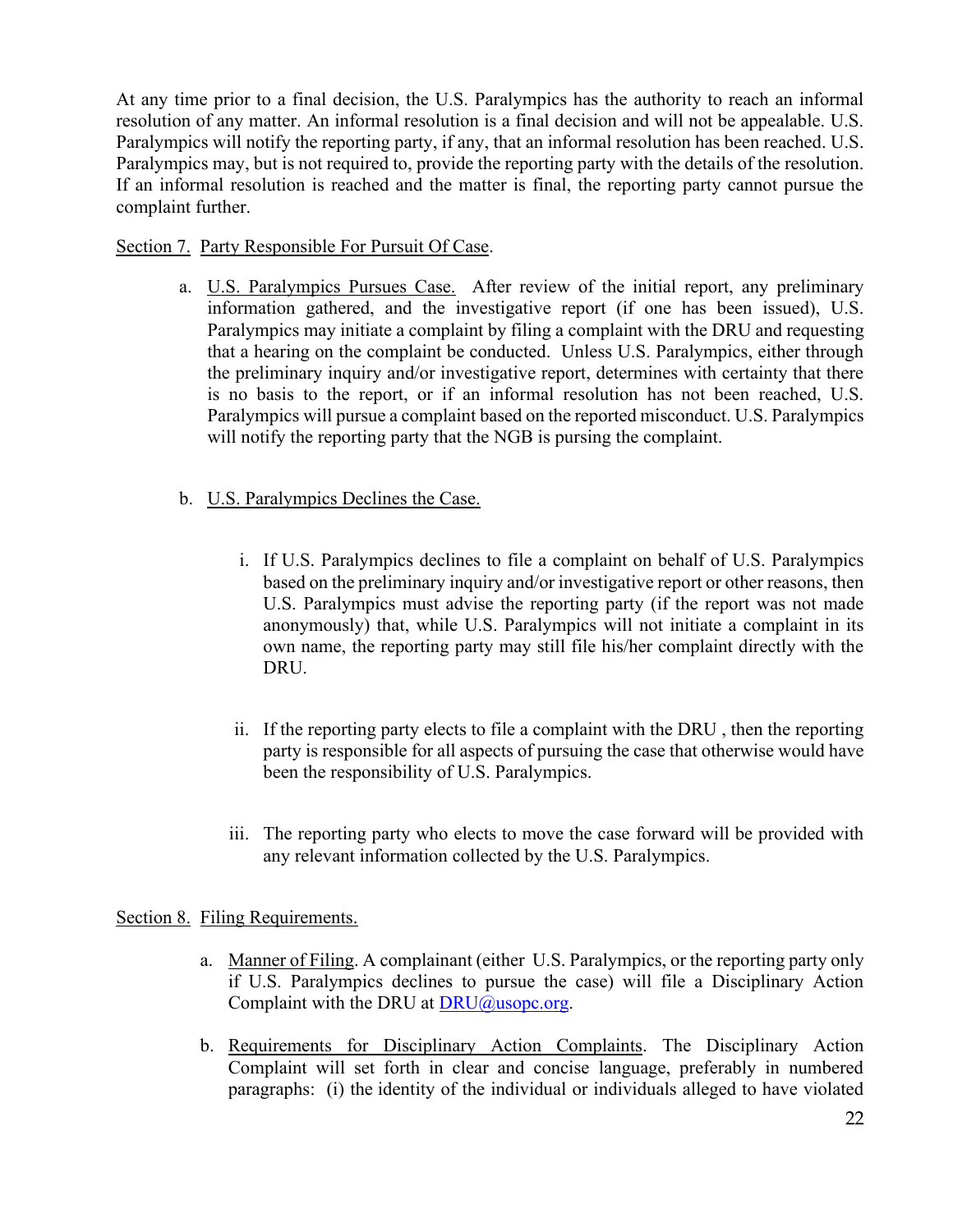U.S. Paralympics Code of Conduct or other rule or regulation related to conduct; (ii) details regarding the misconduct, including, to the extent possible, the identity of any alleged victims or witnesses; (iii) the initial report of the alleged misconduct; (iv) any relevant information gathered from any preliminary inquiry or investigation conducted by U.S. Paralympics or third parties, including any investigative report; and (v) if U.S. Paralympics is the complainant, the reporting party's contact information, including a preferred email address, if known.

c. Filing Fee. There will be no filing fee associated with Disciplinary Actions.

## Section 9. Hearing.

The hearing will be conducted in accordance with Article II of these Complaint Procedures. However, minors will not be required to submit to cross-examination by the respondent or the respondent's representative, and may instead be examined by the members of the Hearing Panel, including based on written questions submitted by the respondent and/or respondent's representative.

#### Section 10. Appeal.

A party may appeal the Hearing Panel's decision to the AAA pursuant to the AAA's Commercial Arbitration Rules for a final and binding decision. If the Hearing Panel's decision affects a party's opportunity to participate in a protected competition as defined in Section 1.3 of the USOPC Bylaws, then the party may proceed through the process set forth in Section 9 of the USOPC Bylaws.

## **ARTICLE VI. EXCLUDED PROCEEDINGS**

## Section 1. Scope of Jurisdiction.

The jurisdiction of these proceedings is limited as follows:

- a. Anti-Doping Violations. A decision concerning a doping violation adjudicated by the independent anti-doping organization designated by the USOPC to serve as the U.S. National Anti-Doping Organization (currently the United States Anti-Doping Agency) will not be reviewable through, or the subject of, these complaint procedures.
- b. SafeSport Decisions. A decision concerning a SafeSport Code violation adjudicated by the independent safe-sport organization designated by the USOPC (currently the USCSS) will not be reviewable through, or the subject of, these complaint procedures.
- c. USOPC Athlete Safety Policy Reports/Complaints*.* A report and/or complaint submitted pursuant to the USOPC Athlete Safety Policy regarding allegations of the SafeSport Code to which the USCSS declines jurisdiction over, will not be reviewable through, or the subject of, these complaint procedures, and will be conducted in accordance with the USOPC Athlete Safety Policy.